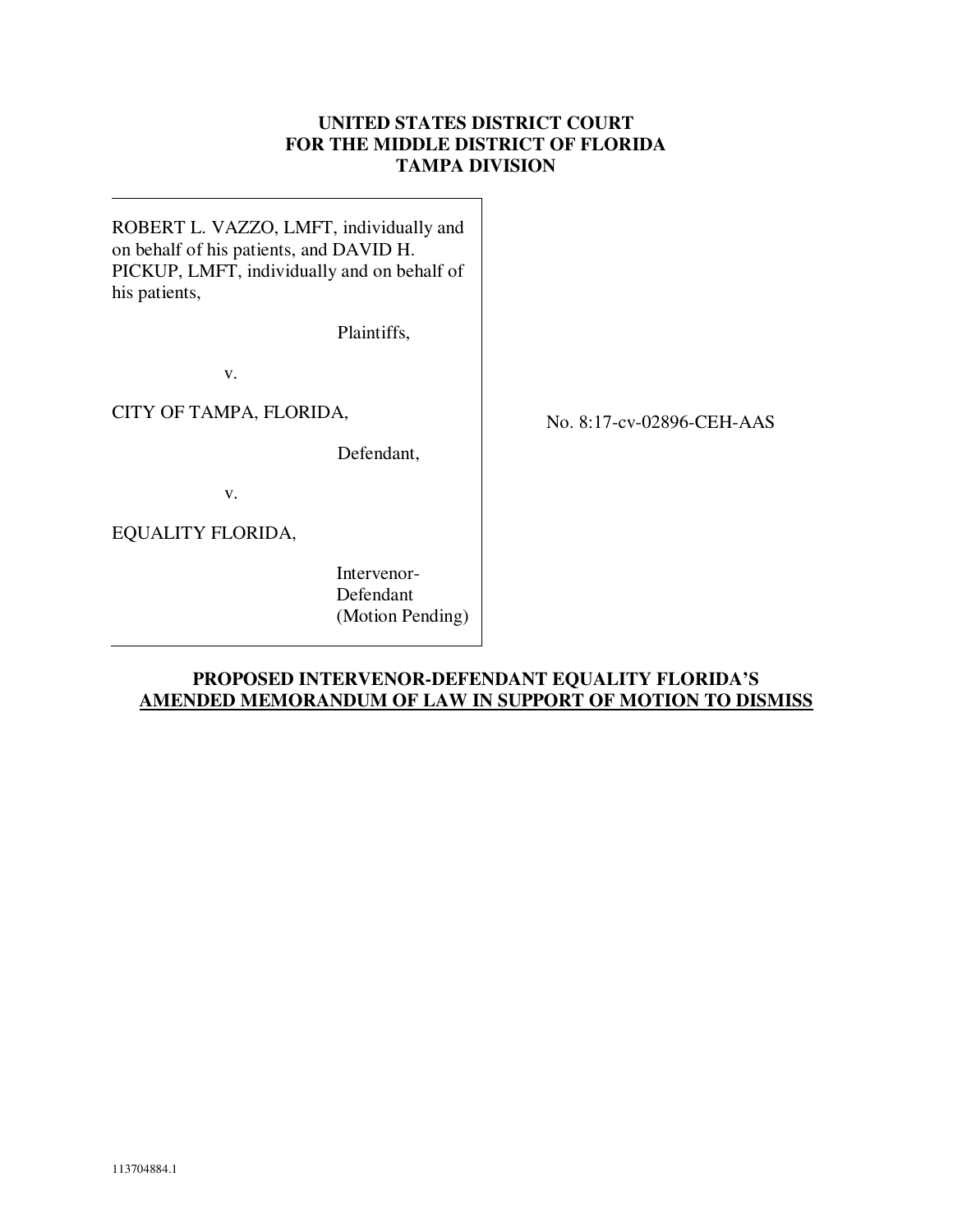#### **INTRODUCTION**

 The City Council of Tampa, Florida, passed Ordinance No. 2017-47 ("the Ordinance") unanimously on April 6, 2017. It prohibits licensed mental health providers from engaging in practices seeking to change the sexual orientation or gender identity of their minor patients within Tampa city limits. The City made a legislative determination that such practices, commonly referred to as "conversion therapy," pose a critical health risk to LGBTQ minors. This determination was supported by "overwhelming research" and the consensus of leading health organizations. Ordinance, *supra*, at 4.

 Eight months later, Plaintiffs sued and moved for a preliminary injunction, asserting that the Ordinance violates their rights under Florida law and the United States Constitution.

 Plaintiffs' constitutional claims have been squarely rejected by two federal circuit courts hearing challenges to state laws virtually identical to the Ordinance. In *Pickup v. Brown,* 740 F.3d 1208 (9th Cir. 2014), the Ninth Circuit held that California's law regulated professional conduct and, as such, did not raise First Amendment concerns. *Id*. at 1229. The court upheld the law as fully warranted by the strong professional consensus that conversion therapy is harmful to minors. *Id*. ("Pursuant to its police power, California has authority to regulate licensed mental health providers' administration of therapies that the legislature has deemed harmful.").<sup>1</sup>

Likewise, in *King v. Governor of the State of New Jersey*, 767 F.3d 216 (3rd Cir. 2014), the Third Circuit upheld New Jersey's conversion therapy law. The court subjected New Jersey's law to intermediate scrutiny, which the court concluded it readily survived in light of the overwhelming professional consensus rejecting conversion therapy as unethical, ineffective, and unsafe. *Id*. at 237–240.

<sup>&</sup>lt;sup>1</sup> Throughout this memorandum, internal citations, quotation marks, and alterations are omitted, and emphasis is added unless otherwise indicated.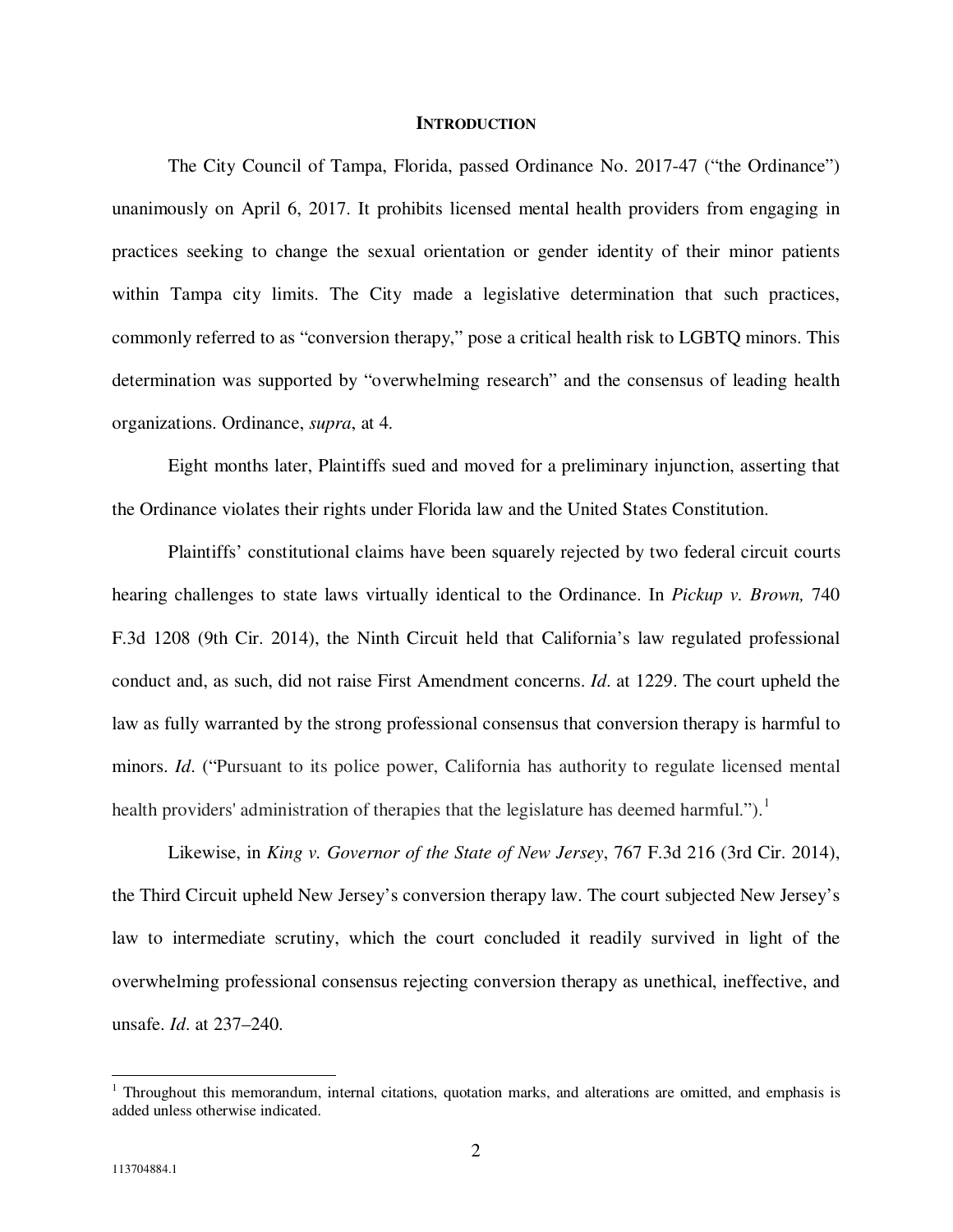The only Eleventh Circuit case to address a similar regulation, *Keeton v. Anderson-Wiley*, 664 F.3d 865 (11th Cir. 2011), held that requiring a counseling student at a state university to comply with professional standards that prohibit the use of conversion therapy does not violate the First Amendment. The decision in *Keeton* is completely consistent with *Pickup* and *King* and fully supports enforcement of the Ordinance here.

*Wollschlaeger v. Governor*, 848 F.3d 1293 (11th Cir. 2017), which struck down a law that barred physicians from asking patients about gun ownership, is not to the contrary. In *Wollschlaeger*, the court recognized that there is a crucial difference between a professional regulation that incidentally burdens some protected speech, like the statutes in *Pickup* and *King*, and a regulation that directly restricts the information and advice that professionals may give to their clients, like the statute prohibiting doctors from asking their patients about gun ownership or discussing its dangers. *Id*. at 1309. The court held that the statute could not survive intermediate scrutiny, especially in light of the almost complete absence of any evidence demonstrating that Florida gun owners required such protection. *Id*. at 1312.

Unlike the law in *Wollschlaeger,* the Ordinance does not prohibit professional speech. The Ordinance regulates the provision of conversion therapy to minors. Its sole purpose is to protect minor patients from a harmful practice, and it specifies that therapists are free to "express[] their views to patients [and] recommend[] [conversion therapy] to patients." Ordinance, *supra*, at 4.

Like the government action in *Keeton*, the Ordinance has only an incidental impact on speech and does not prevent therapists from expressing their opinions. It is a valid exercise of the City's power to protect its residents from harm.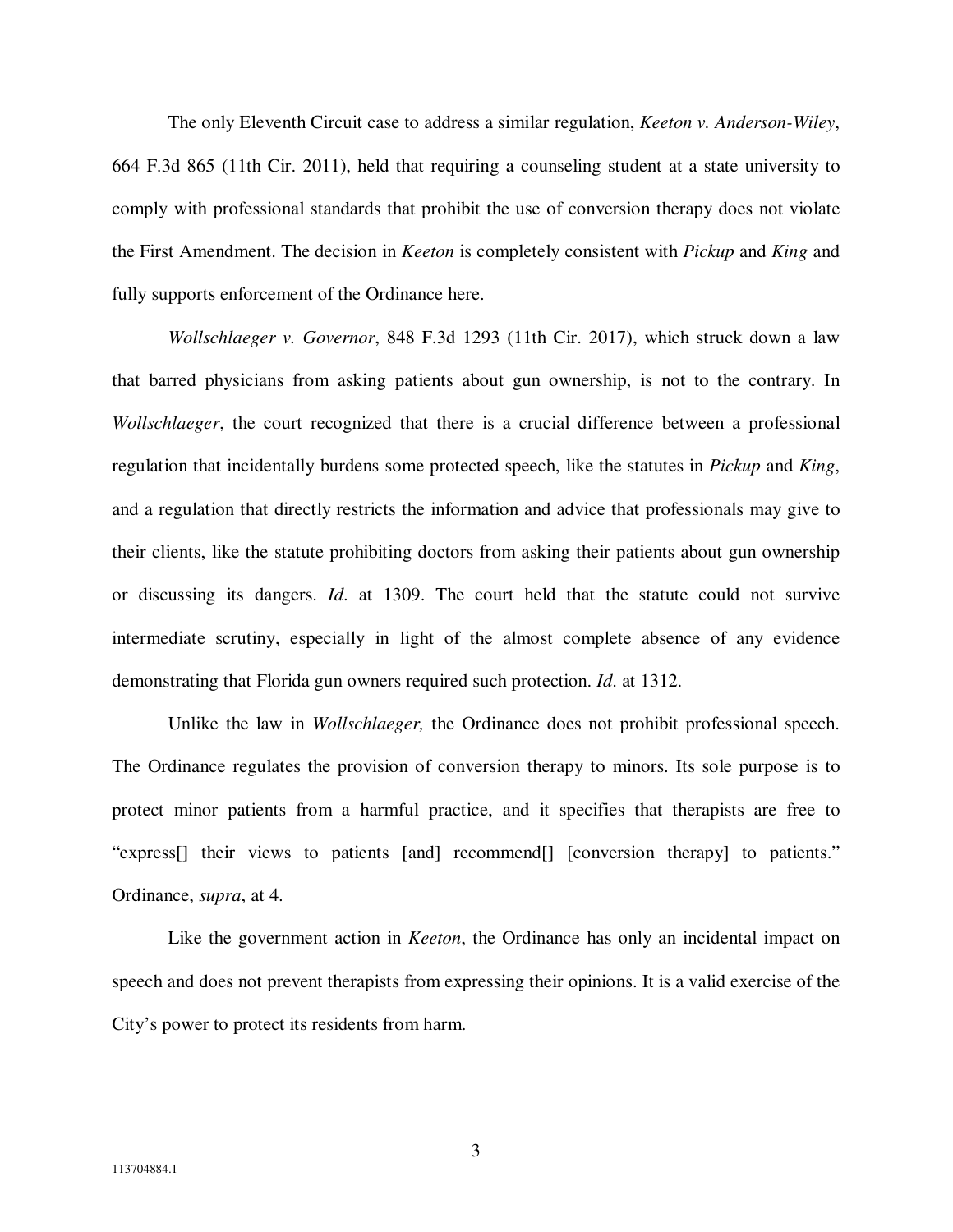#### **ARGUMENT**

## **I. THE ORDINANCE DOES NOT VIOLATE THE FIRST AMENDMENT'S SPEECH CLAUSE**

Under Eleventh Circuit precedent, the Ordinance should be assessed under rational basis review, like other regulations of professional activity that incidentally limit some speech while protecting the public from harmful professional practices. But even under the intermediate scrutiny applied to laws that directly regulate professional speech, the Ordinance easily passes muster. Neither the Supreme Court nor any federal court of appeal has ever applied strict scrutiny to such laws. Nonetheless, the harms caused by these therapy practices for minors are so great, and the Ordinance is so narrowly tailored to address them, that it would survive strict scrutiny.

## **A. The City Has Legislative Authority To Regulate Medical Practitioners In Order To Protect the Health and Well-being of Its Residents**

Under well-settled law, the City has the legislative authority to protect the health of its residents by regulating the dangerous practice of conversion therapy**.** Indeed, "the regulation of health and safety matters is primarily, and historically, a matter of local concern." *Hillsborough Cty. v. Automated Med. Labs, Inc.*, 471 U.S. 707, 719 (1985). As the Supreme Court has explained, "[t]he promotion of safety of persons . . . is unquestionably at the core of the State's police power," which extends to "state and local governments." *Kelley v. Johnson*, 425 U.S. 238, 247 (1976).

Those police powers provide wide latitude to require health care professionals to adhere to medical standards, and those regulations are generally permissible so long as they are reasonable. *See*, *e.g*., *Washington v. Glucksberg*, 521 U.S. 702, 731 (1997) (holding that states may act to safeguard "the integrity and ethics of the medical profession" and to protect "vulnerable groups . . . from abuse, neglect, and mistakes" at the hands of medical practitioners);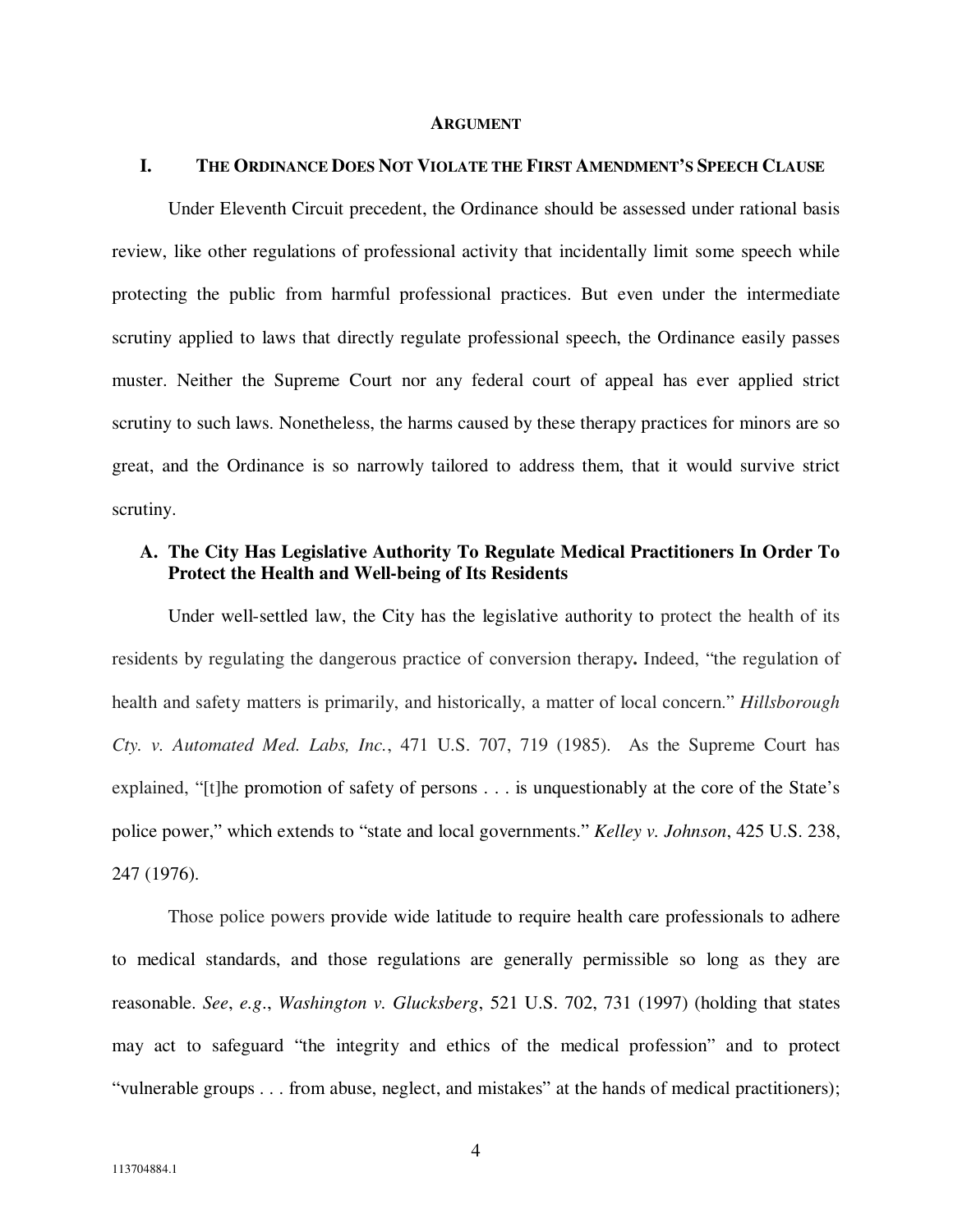*Keeton*, 664 F.3d at 877 (holding that a state university counseling program may require counseling students to adhere to professional standards recognizing that conversion therapy is harmful and prohibiting counselors from imposing their personal religious views on clients). The Ordinance is just such a reasonable professional regulation.

The corollary of this principle is that patients do not have a constitutionally protected right to medically unsound treatment offered as a commercial service, and state-licensed therapists do not have a right to offer practices that are ineffective and unsafe. *See, e.g.*, *Mitchell v. Clayton*, 995 F.2d 772, 775 (7th Cir. 1993) ("[A] patient does not have a constitutional right to obtain a particular type of treatment or to obtain treatment from a particular provider if the government has reasonably prohibited that type of treatment or provider."); *Abigail All. for Better Access to Developmental Drugs v. von Eschenbach*, 495 F.3d 695, 711 (D.C. Cir. 2007) (holding that there is no privacy right for terminally ill patients to access treatments whose safety had not yet been tested). As the D.C. Circuit has noted, "[n]o circuit court has acceded to an affirmative access claim." *Id.* at 710 n.18.

# **B. The Ordinance Is Permissible Under the First Amendment As A Reasonable Regulation of Professional Conduct That At Most Only Incidentally Restricts Some Speech**

Laws enacted pursuant to a state or locality's police power are generally entitled to "a presumption of legislative validity." *Kelley*, 425 U.S. at 247. Moreover, as the Eleventh Circuit has repeatedly recognized, regulations that protect the public from harmful or unethical professional practices are generally subject only to rational basis review even when they incidentally restrict some speech.

"A statute that governs the practice of an occupation is not unconstitutional as an abridgement of the right to free speech, so long as any inhibition of that right is merely the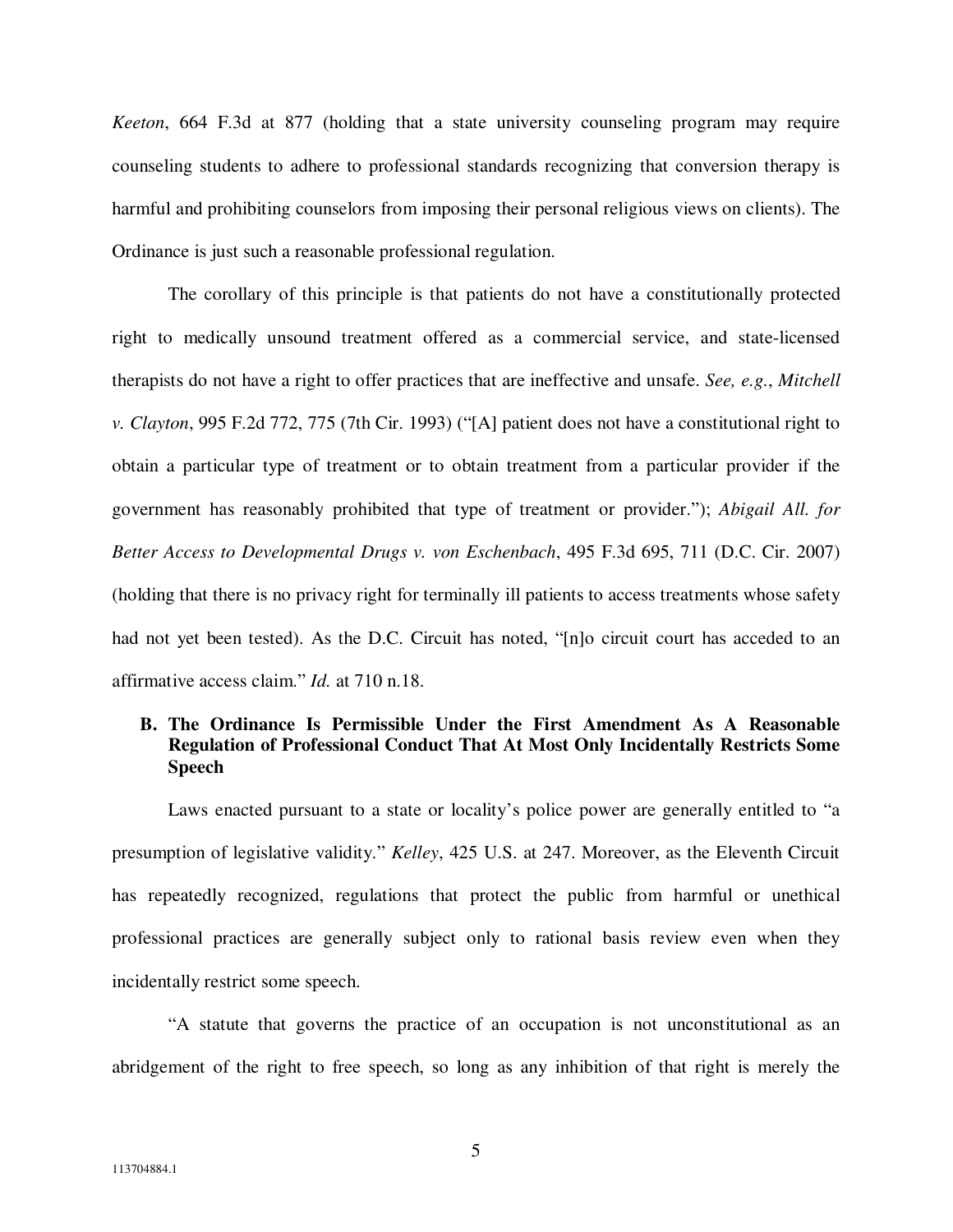incidental effect of observing an otherwise legitimate regulation." *Locke v. Shore*, 634 F.3d 1185, 1191 (11th Cir. 2011). Under *Locke*, when a professional regulation "governs "occupational conduct, and not a substantial amount of protected speech," it is not subject to heightened scrutiny under the First Amendment. *Id*.; *accord Wilson v. State Bar of Ga*., 132 F.3d 1422, 1430 (11th Cir. 1998). In contrast, a regulation that directly restricts the opinions or information professionals may communicate to their clients or to the public is generally subject to intermediate scrutiny under the First Amendment. *Locke*, 634 F.3d at 1191; *see also King*, 767 F.3d at 230.

In *Wollschlaeger*, the Eleventh Circuit adhered to this distinction between regulations that incidentally restrict professional speech and those that restrict such speech directly. 848 F.3d at 1309. The court cited the California law barring conversion therapy for minors as an example of the former: "Importantly, . . . the law in *Pickup*—like the law in *Locke*—did not restrict what the practitioner could say or recommend to a patient or client." *Id.* The court expressly likened the statute in *Pickup* to the licensing requirement in *Locke*, which it had upheld as a permissible professional conduct regulation under rational basis review. *Id*.

By contrast, the law in *Wollschlaeger* expressly prohibited physicians from inquiring about or keeping records of patient firearm ownership or harassing them because of such ownership. *Id*. at 1307. Because it directly prevented doctors from asking certain questions or sharing certain information with their patients, it was subject to heightened scrutiny. *Id*. at 1311– 12.

Under that legal analysis, the Ordinance here, which is virtually identical to California's law, is similarly constitutional. The Ordinance regulates the provision of conversion therapy to minors. Its sole purpose is to protect minor patients from a harmful practice, not to prohibit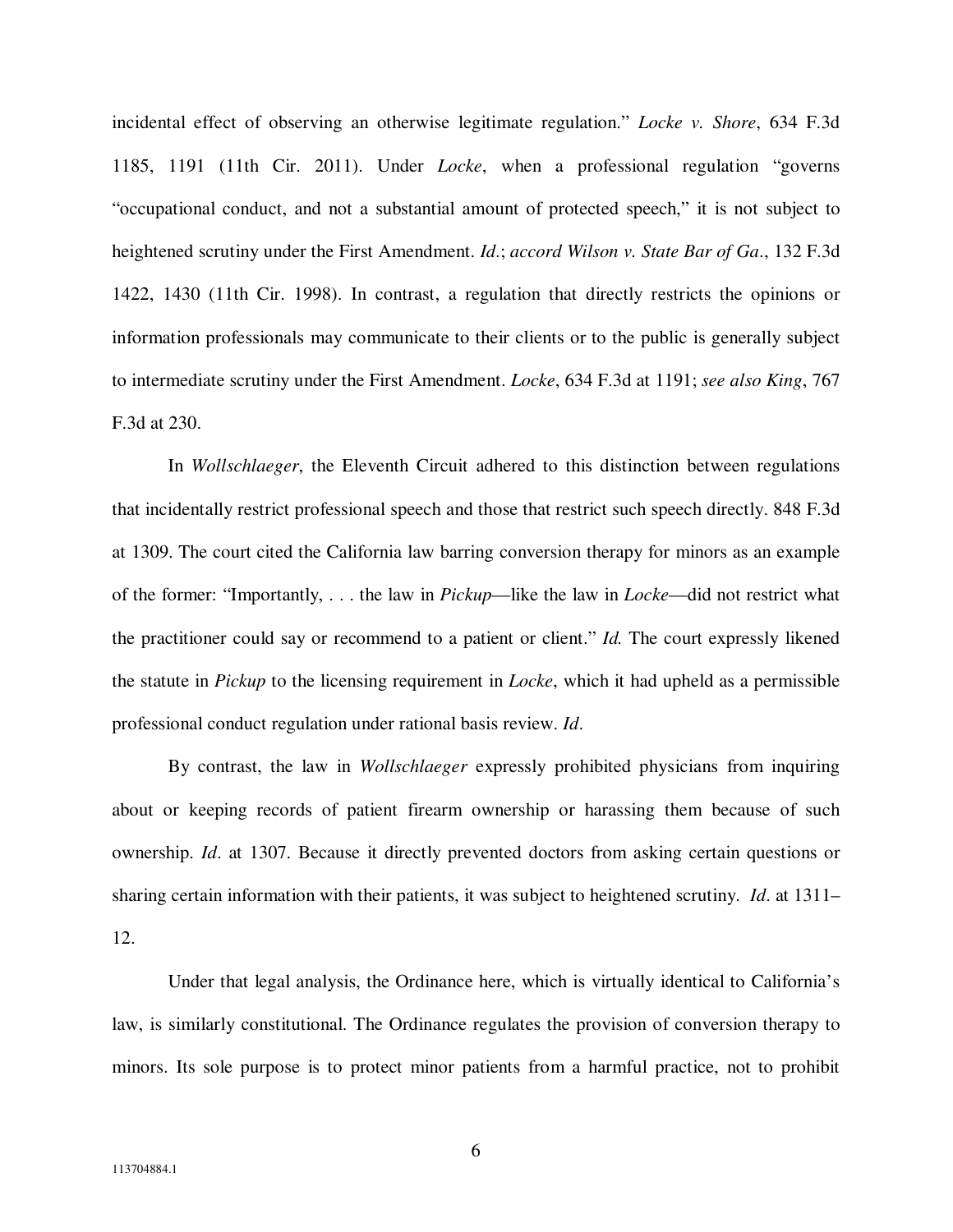particular inquiries, record keeping, or any other expression. To eliminate any doubt on that score, the Ordinance specifies that therapists are free to "express<sup>[]</sup> their views to patients [and] recommend[] [conversion therapy] to patients." Ordinance, *supra*, at 4. Because the Ordinance has at most only an incidental impact on professional speech, it is subject to ordinary rational basis review.

In *Dana's Railroad Supply v. Attorney General*, 807 F.3d 1235 (11th Cir. 2015), the Eleventh Circuit similarly affirmed that professional or commercial regulations that have only an incidental impact on speech are assessed under rational basis review. The court applied heightened scrutiny to the unusual commercial regulation in that case, but it did so expressly because the law directly regulated *only* speech, not conduct; it prevented merchants from using a particular word, but did not require them to change their behavior in any way. *See id*. at 1251 ("We rule today only on a law that, though it purports to regulate commercial behavior, has the sole effect of banning merchants from uttering the word *surcharge*[.]").

The court stressed that its analysis of this unusual law should not be misconstrued as suggesting that ordinary commercial regulations that incidentally restrict some protected speech are subject to heightened scrutiny. "Laws that target real-world commercial activity need not fear First Amendment scrutiny. Such run-of-the-mill economic regulations will continue to be assessed under rational-basis review." *Id*. Here, the Ordinance targets real-world professional activity and seeks to protect youth from very real-world harms. Consequently, it should be assessed under rational basis review.

The Supreme Court also recently affirmed the critical distinction between (1) professional regulations that have only an incidental impact on speech and (2) laws that directly regulate professional speech. In *Expressions Hair Design v. Schneiderman*, 137 S. Ct. 1144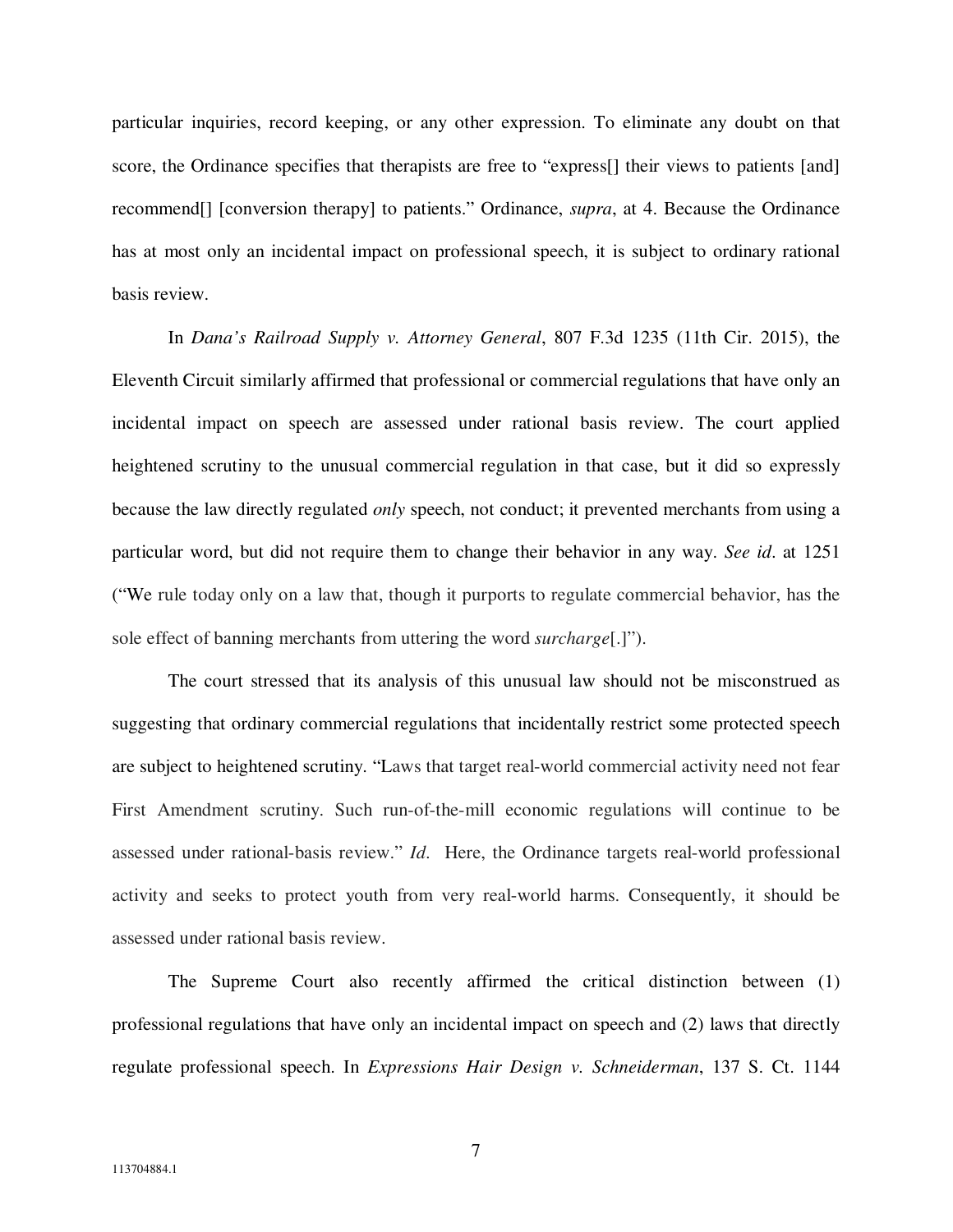(2017), the Court explained that a "typical price regulation" does not trigger any heightened First Amendment scrutiny, even though it "would indirectly dictate the content of [some] speech" by requiring business owners to communicate the price through "written or oral communications." *Id.* at 1150–51. Instead, such a "law's effect on speech would be only incidental to its primary effect on conduct, and 'it has never been deemed an abridgment of freedom of speech or press to make a course of conduct illegal merely because the conduct was . . . carried out by means of language, either spoken, written, or printed.'" *Id*. at 1151 (citing *Rumsfeld v. Forum for Acad. & Inst. Rights, Inc.*, 547 U.S. 47, 62 (2006)).

In contrast to typical commercial price regulations, the regulation in *Expressions Hair Design* did not regulate prices, but rather controlled "how sellers may communicate their prices," which was a direct regulation of speech, subject to heightened scrutiny. 137 S. Ct. at 1151. *Id*. Here, the Ordinance simply prevents mental health practitioners from subjecting minor patients to a specific discredited treatment. Its effect on speech is "incidental to its primary effect on conduct." *Id*. As such, it is subject only to ordinary rational basis review, which it plainly survives.

### **C. The Ordinance Also Satisfies Intermediate Scrutiny**

As the Third Circuit correctly held in *King*, a law barring conversion therapy for minors easily satisfies intermediate scrutiny, which requires only that it "directly advance a substantial government interest" and be "drawn to achieve that interest." *Wollschlaeger*, 848 F.3d at 1311– 12. The government is not required to employ the least restrictive means; the fit need only be reasonable, not perfect. *Id*. at 1312.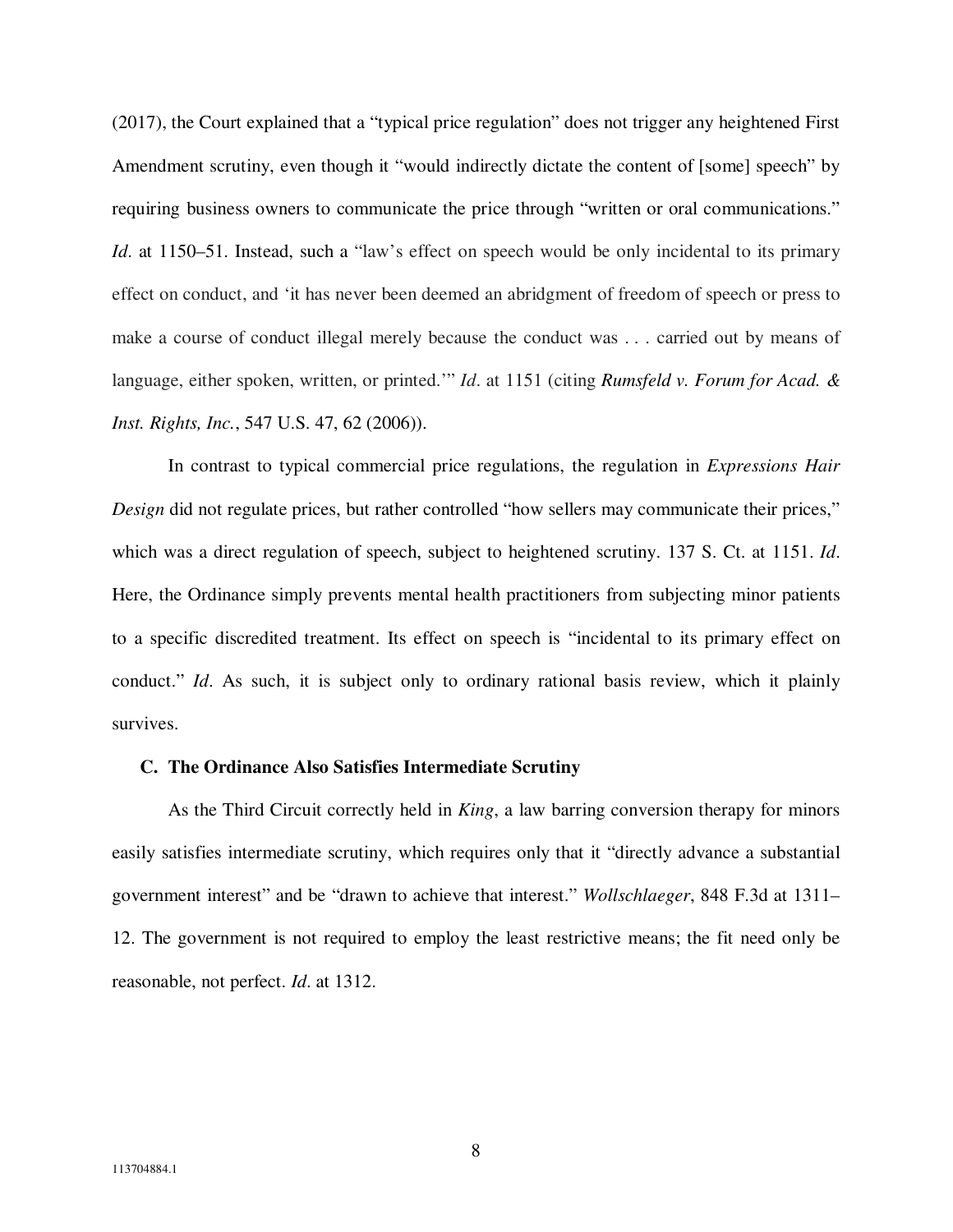### **1. Tampa Has A Compelling Interest In Protecting Youth From Harm**

The City's interest in "protecting the physical and psychological well-being of minors," Ordinance, *supra*, at 4, is not only substantial, but compelling. Governments have a compelling interest in the health and well-being of their citizens. *Goldfarb v. Va. State Bar*, 421 U.S. at 792; *Watson v. Maryland*, 218 U.S. at 176. That interest is at its height when the government seeks to protect minors, who often lack the capacity and resources to protect their own interests, and who are "especially vulnerable to [the] practices" barred by the Ordinance. *King*, 767 F.3d at 238.

To survive intermediate scrutiny, the professional regulation must be aimed at a harm that is real and not just conjectural. *Wollschlaeger*, 848 F.3d at 1316; *see also Turner Broad. Sys. v. FCC*, 512 U.S. 622, 664 (1994). The court does not review the legislature's empirical judgment *de novo*; rather, the court's task is to determine whether the legislature has "drawn reasonable inferences based on substantial evidence." *Turner Broad. Sys. v. F.C.C.*, 520 U.S. 180, 195 (1997). The Ordinance easily meets this test.

This record shows the City relied on "overwhelming research" in determining that conversion therapy poses real dangers to its youth. Ordinance, *supra*, at 4. The detailed legislative findings summarize that research and the conclusions of well-known, reputable professional and scientific organizations—including the American Medical Association, the American Psychiatric Association, the American Psychological Association, the American Academy of Pediatrics, the American Academy of Child & Adolescent Psychiatry, and the U.S. Department of Health and Human Services—all of which support the City's determination that conversion therapy counseling is ineffective and poses critical health risks. *Id.* The potential harms to children and adolescents are particularly serious, including that conversion therapy is typically experienced by them as rejection, which is highly correlated with depression, anxiety,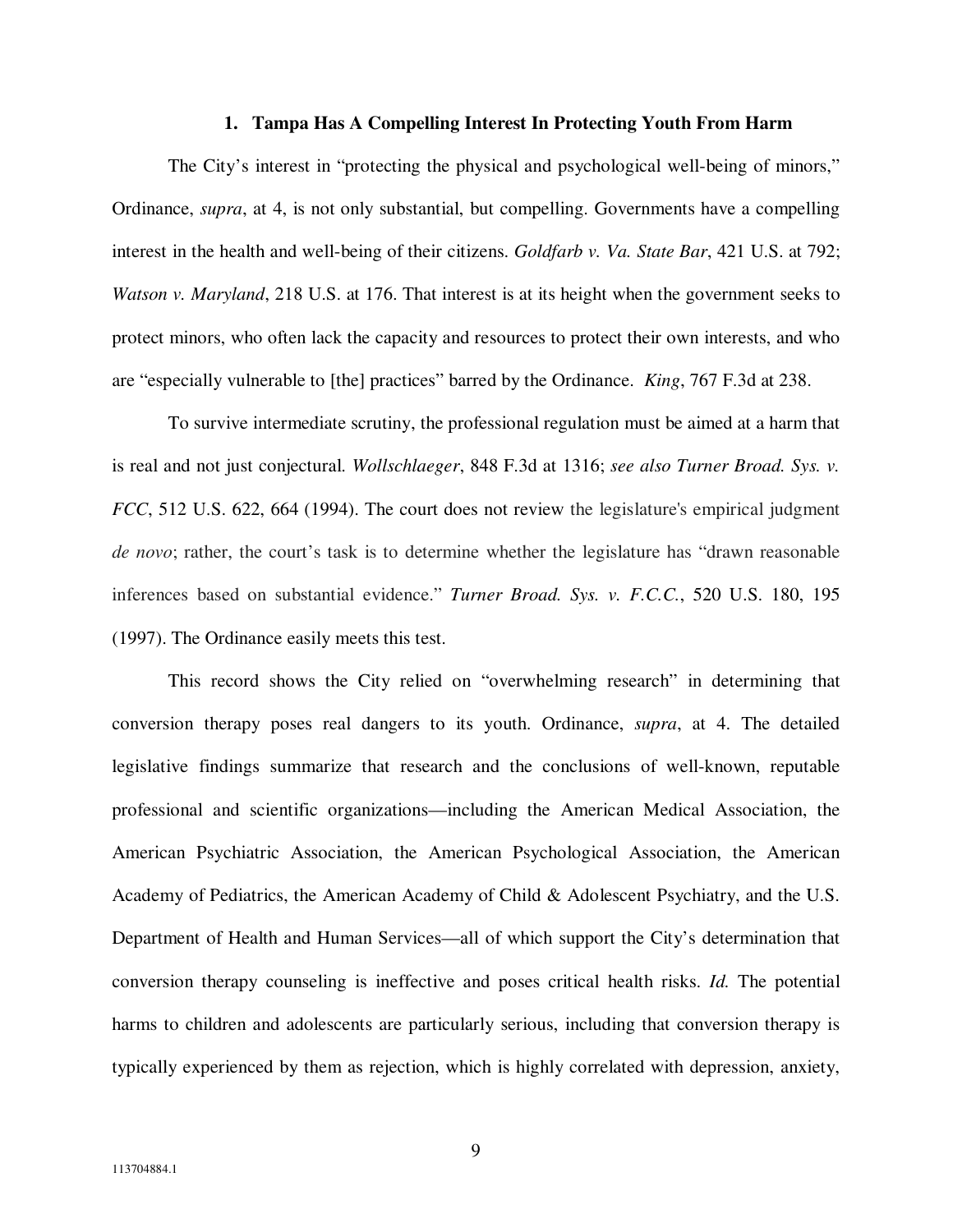suicidality, substance abuse, and unsafe health behaviors. *See* Substance Abuse & Mental Health

Servs. Admin., *Ending Conversion Therapy: Supporting and Affirming LGBTQ Youth* 20–20

(2015) (hereinafter "SAMHSA Report").

As the Third Circuit correctly recognized in *King*:

Legislatures are entitled to rely on the empirical judgments of independent professional organizations that possess specialized knowledge and experience concerning the professional practice under review, particularly when this community has spoken with such urgency and solidarity on the subject. Such evidence is a far cry from the "mere speculation or conjecture" our cases have held to be insufficient.

767 F.3d at 239.

Plaintiffs' only response to this voluminous evidentiary record is to quibble with some of the wording of a single report issued by the American Psychological Association (APA) in 2009. Dkt. 3 at 15 (citing Am. Psychological Ass'n, *Appropriate Therapeutic Responses to Sexual Orientation* 91 (2009) (hereinafter "APA Report")). Read as a whole, the conclusions of the APA Report that conversion therapy is ineffective and unsafe, particularly for minors, are clear.

Moreover, subsequent research and clinical experience have corroborated these risks, particularly for youth. As noted in the City's legislative findings, in 2015, the U.S. Substance Abuse and Mental Health Services Administration published a report summarizing this evidence and rejecting conversion therapy in children and adolescents. Ordinance*, supra*, at 3 (citing SAMHSA Report, *supra*, at 1).

Plaintiffs complain that the research showing the harms of conversion therapy is not absolutely conclusive. But the First Amendment does not require the government to delay action to protect citizens from serious threats of harm until it possesses conclusive scientific proof. *King*, 767 F. 3d at 239. *Wollschlaeger* provides a good example of the conjectural, unsupported restrictions that intermediate scrutiny is designed to prevent, where six anecdotes were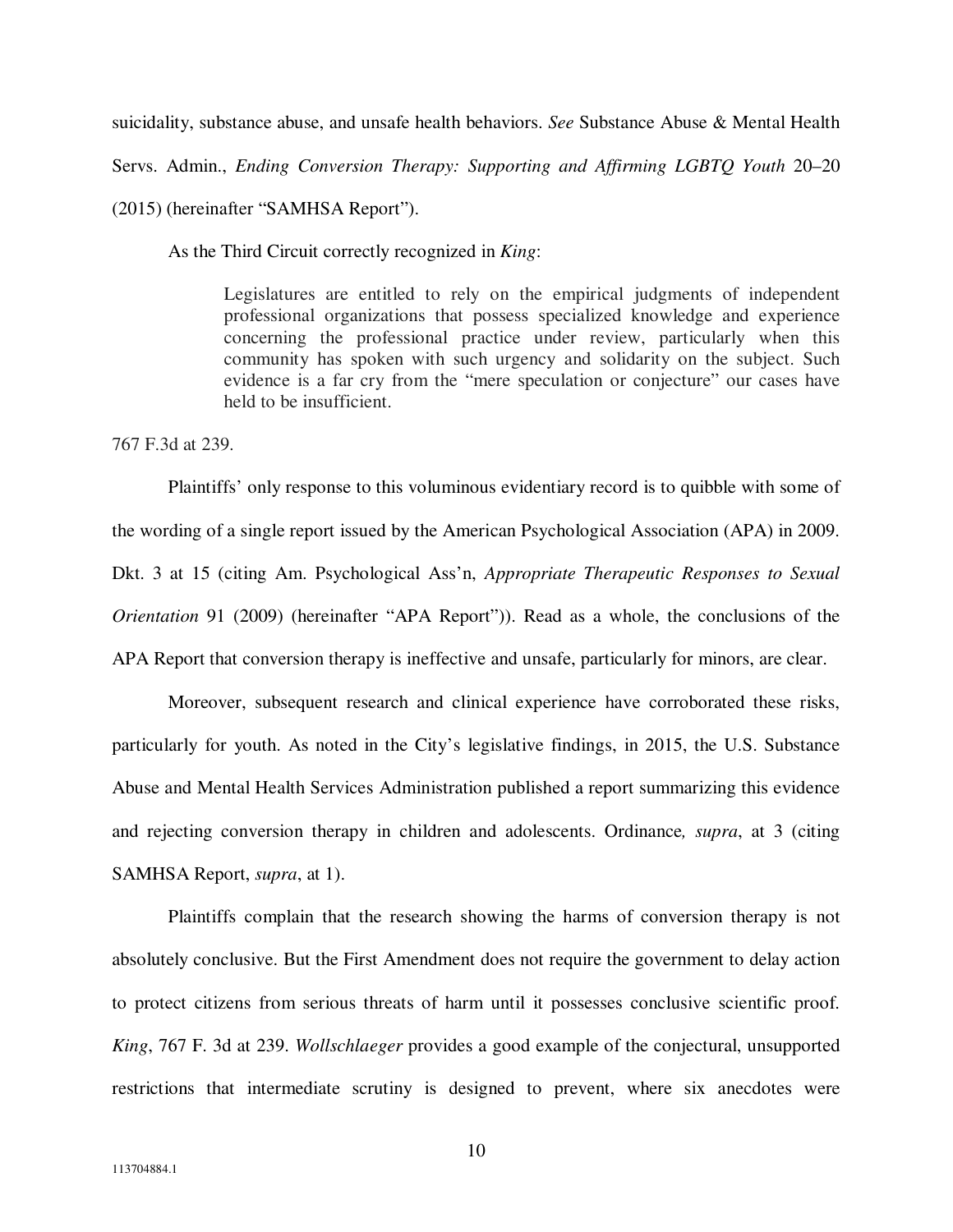insufficient to demonstrate a sufficient need to protect firearm-owning patients from their doctors. 848 F.3d at 1312–13.

By contrast, the evidence undergirding the Ordinance is not merely anecdotal. Indeed, it far exceeds the single report relied upon by the Florida Bar in restricting direct-mail solicitation for lawyers, a restriction upheld under immediate scrutiny. *See Fla. Bar v. Went for It, Inc.*, 515 U.S. 618, 626–27 (1995).

### **2. The Ordinance Is Narrowly Tailored To Advance That Interest**

The Ordinance is narrowly tailored to advance the City's compelling interest in protecting its youth from the risks posed by conversion therapy. By its plain terms, the Ordinance only prevents Plaintiffs from doing one specific thing: "practic[ing] conversion therapy efforts on any individual who is a minor." Tampa, Fla., Code of Ordinances § 14-312; *see also Pickup*, 740 F.3d at 1230.

The Ordinance does not prohibit Plaintiffs from practicing conversion therapy efforts on adults. Ordinance, *supra*, at 4. It does not prohibit Plaintiffs from speaking to the public in favor of conversion therapy, recommending conversion therapy to their patients, or referring minors to unlicensed counselors. *Id.* The scope of the Ordinance is narrowly tailored to effectuate the City's interest in protecting youth from an ineffective and potentially harmful practice and restricts no more speech than necessary to serve that interest. *See King*, 767 F.3d at 240; *Pickup*, 740 F.3d at 1223.

 Plaintiffs' sole alternative suggestion—informed consent—is inadequate to accomplish that. As the Third Circuit recognized in *King*, "hostile social and family attitudes" may pressure vulnerable minors into signing informed consent forms despite their best interests. 767 F.3d at 240 (quoting APA Report, *supra*, at 17).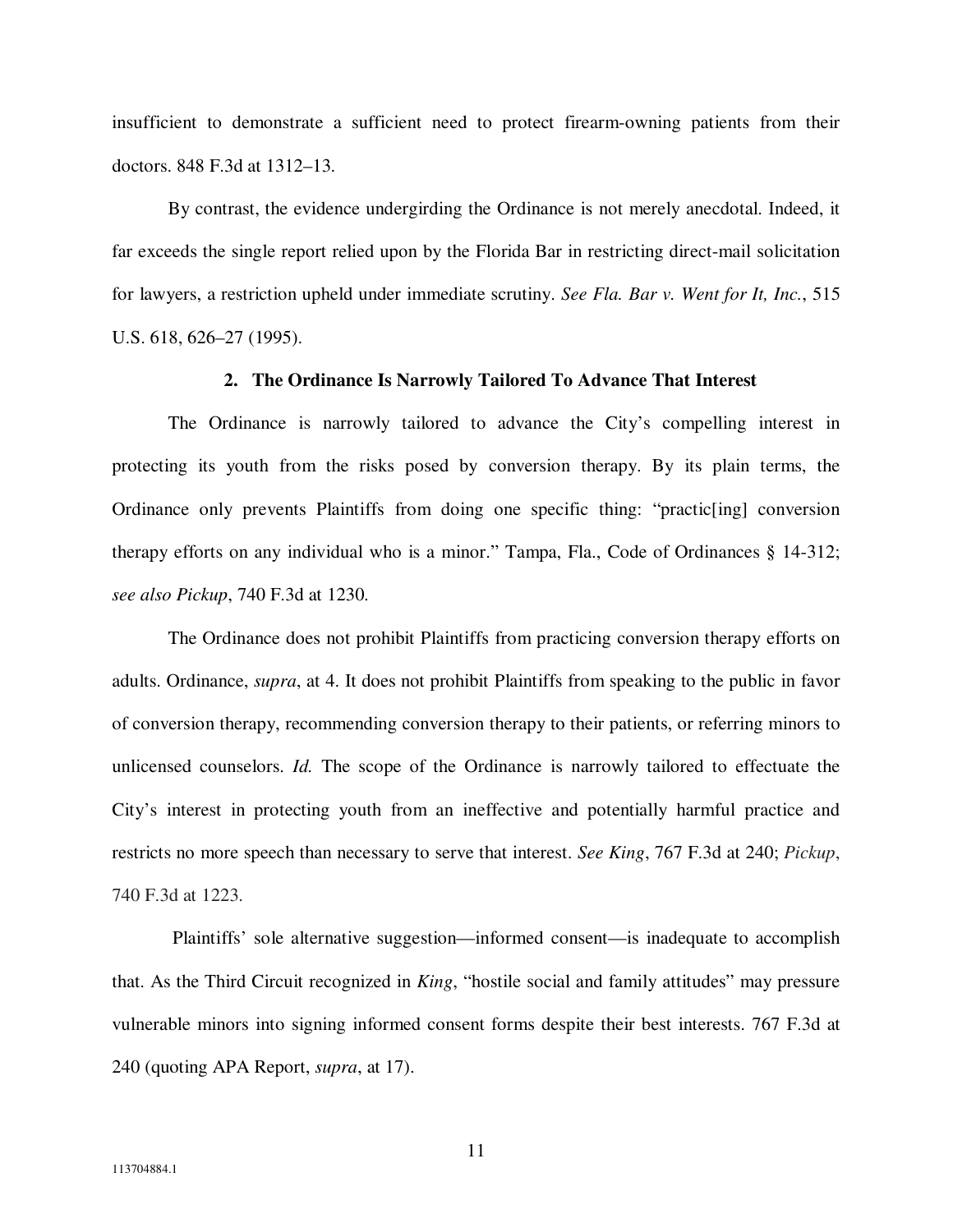Plaintiffs' claim that existing ethical standards for these professionals render the Ordinance unnecessary also has no merit. The very fact that Plaintiffs still maintain that they are entitled to subject minors to conversion therapy demonstrates the compelling need for a specific prohibition.

## **D. Plaintiffs' Claim That The Ordinance Warrants Strict Scrutiny Has No Merit**

Plaintiffs' argument that the Ordinance warrants strict scrutiny disregards the established legal framework for analyzing a government's exercise of its police power to protect the public form harmful professional conduct. No court has ever applied strict scrutiny to such a law, and this Court should not do so here. Nonetheless, the City's determination that conversion therapy poses a serious risk to minors is so well-supported, and the Ordinance is so narrowly tailored, the Ordinance would satisfy strict scrutiny.

#### **1. Plaintiffs Misunderstand Viewpoint Discrimination**

Plaintiffs argue that the Ordinance is subject to strict scrutiny under the First Amendment because it supposedly restricts the "viewpoint" of therapists who wish to practice conversion therapy on minors. But as the Eleventh Circuit has already recognized, requiring adherence to professional standards prohibiting conversion therapy does not constitute viewpoint discrimination. *Keeton*, 664 F.3d at 874–75. In *Keeton*, a counseling student alleged that a state university had engaged in impermissible viewpoint discrimination by disciplining her for seeking to treat clients, in violation of the American Counseling Association's (ACA) Code of Ethics, based on her personal view that conversion therapy can change a person's sexual orientation. The Eleventh Circuit rejected that claim:

> All students are taught the ACA's fundamental principles, including that counselors must support their clients' welfare, promote their growth, respect their dignity, support their autonomy, and help them pursue their own goals for counseling. Further, [the school's] curriculum requires that all students be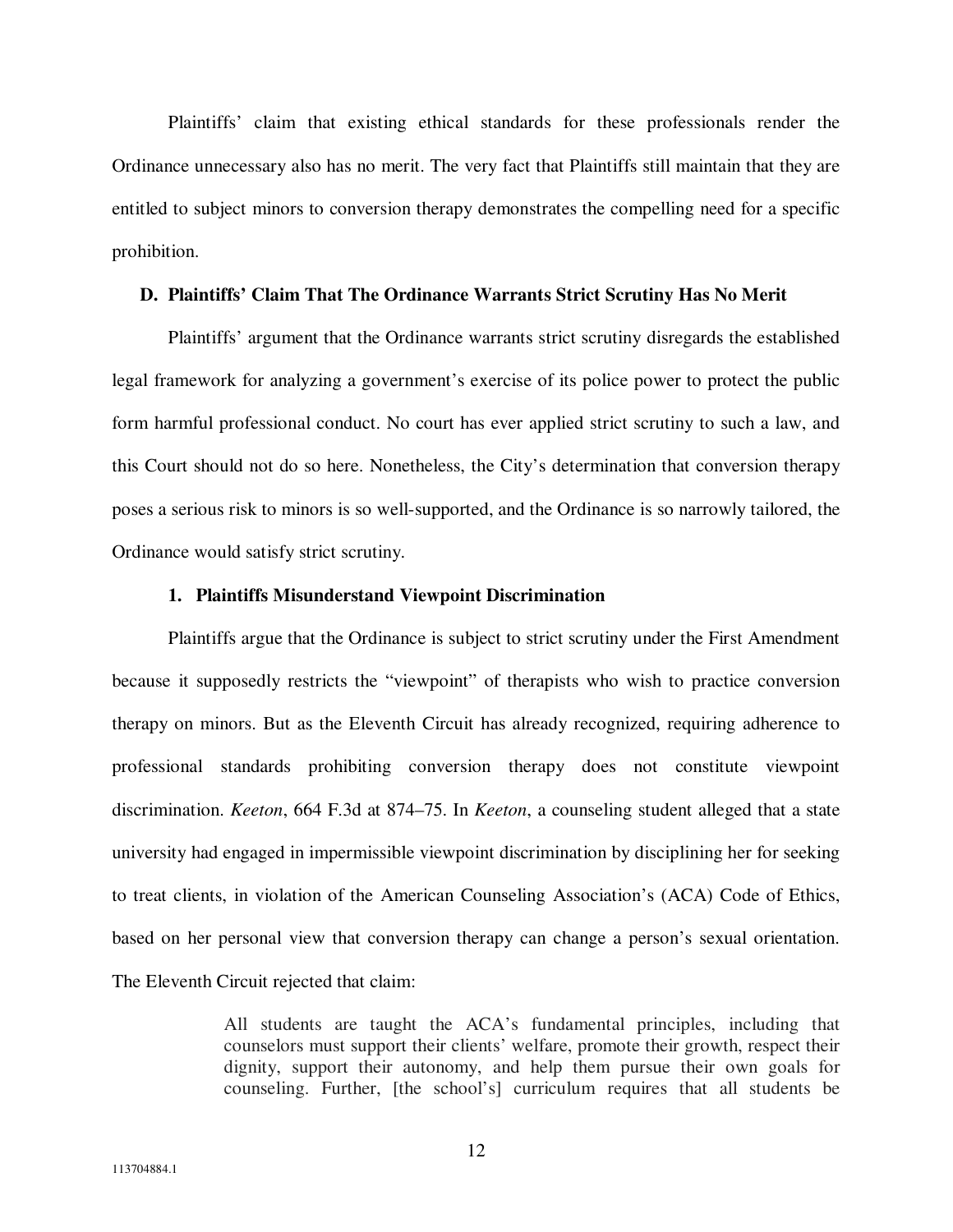competent to work with all populations, and that all students not impose their personal religious values on their clients, whether, for instance, they believe that persons ought to be Christians rather than Muslims, Jews or atheists, or that homosexuality is moral or immoral. As such, [the school's] curriculum and the generally applicable rules of ethical conduct of the profession are not designed to suppress ideas or viewpoints but apply to all regardless of the particular viewpoint the counselor may possess.

*Id.* at 874.

The Court explained that "Keeton remains free to express disagreement with ASU's curriculum and the ethical requirements of the ACA, but she cannot block the school's attempts to ensure that she abides by them if she wishes to participate in the clinical practicum, which involves one-on-one counseling, and graduate from the program." *Id*.

That analysis applies equally to the Ordinance here. The Ordinance is not designed to suppress any ideas or viewpoints, but rather applies to all licensed mental health professionals regardless of their particular viewpoints. Similarly, Plaintiffs remain free to express disagreement with the Ordinance and the professional standards that it enforces, but they cannot block the City's enforcement of those professional standards to protect Tampa youth.

Moreover, as the Third Circuit explained in *King*, doctors implicitly communicate a viewpoint any time they prescribe or apply a particular treatment for a patient. 767 F.3d at 237. If Plaintiffs' novel free speech arguments were correct, then any regulation of medical practice would be subject to strict scrutiny. *Id*. "Such a rule would unduly undermine the State's authority to regulate the practice of licensed professions." *Id*.; *see also Pickup*, 740 F.3d at 1229 (same). This Court should similarly reject Plaintiff's argument.

Plaintiffs also erroneously claim that *Wollschlaeger* "rejected the approach taken by" *Pickup* and *King*. Dkt. 3 at 13. Plaintiffs place undue weight on a few sentences of dicta in the *Wollschlaeger* opinion expressing "serious doubts about whether *Pickup* was correctly decided."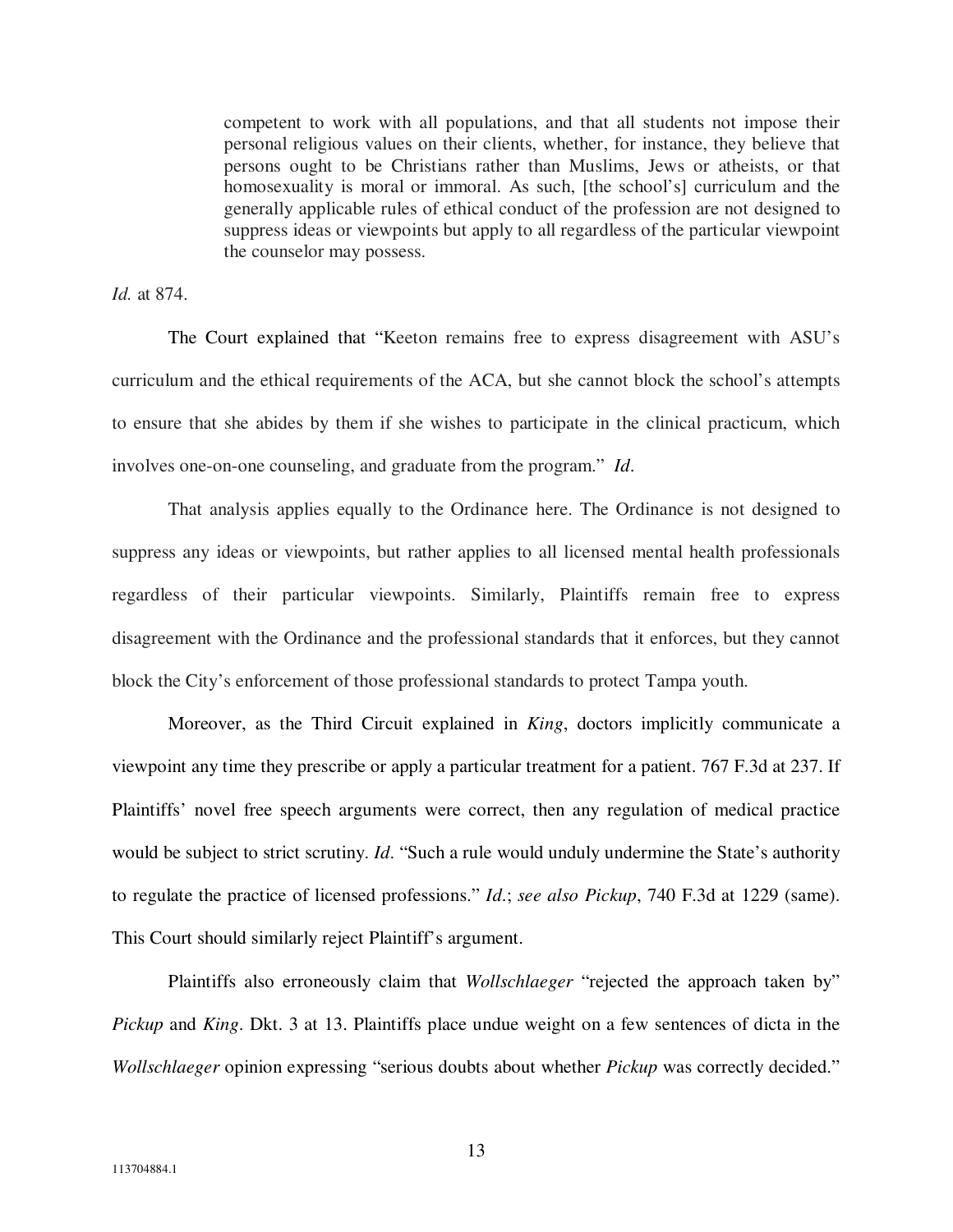848 F.3d at 1309. Read in context, it is plain the court was troubled only by the *Pickup* court's conclusion that the statute did not affect any protected speech *at all*, "even though it covered the verbal aspects of [conversion] therapy." *Id*. Nothing in the opinion indicates the Eleventh Circuit would have reached a different result on the ultimate question of the statute's validity.

## **2. The Cases Cited by Plaintiff Do Not Support The Application Of Strict Scrutiny**

The cases cited by Plaintiffs do not establish that the Ordinance should be subject to strict scrutiny. These cases struck down laws that restricted speech for reasons unrelated to protecting public health or safety, unlike the Ordinance here.

In *NAACP v. Button*, 371 U.S. 415 (1963), the statute prevented NAACP representatives from seeking out potential plaintiffs at community meetings. That impaired NAACP attorneys' ability to vindicate important legal rights and advocate for racial equality. The statute violated the First Amendment because it blocked an important form of political advocacy. *Id*. at 431.

Here, the Ordinance does not prevent Plaintiffs from communicating with potential patients or otherwise expressing their views regarding conversion therapy. Nor does it interfere with any political advocacy or expression. Instead, the Ordinance prevents licensed professionals from subjecting minor patients to ineffective and unsafe therapy—professional conduct that the City legislatively found harmful to patients, based on substantial evidence and the consensus of medical and mental health associations.

In *Legal Services Corporation v. Velazquez*, 531 U.S. 533, 538 (2001), the Supreme Court struck down a law prohibiting federally-funded legal services lawyers from advising their clients that a welfare law might be unconstitutional or participating in "litigation, lobbying, or rulemaking, involving an effort to reform a Federal or State welfare system." As the Third Circuit subsequently explained, the statute in *Velazquez* was subject to "more demanding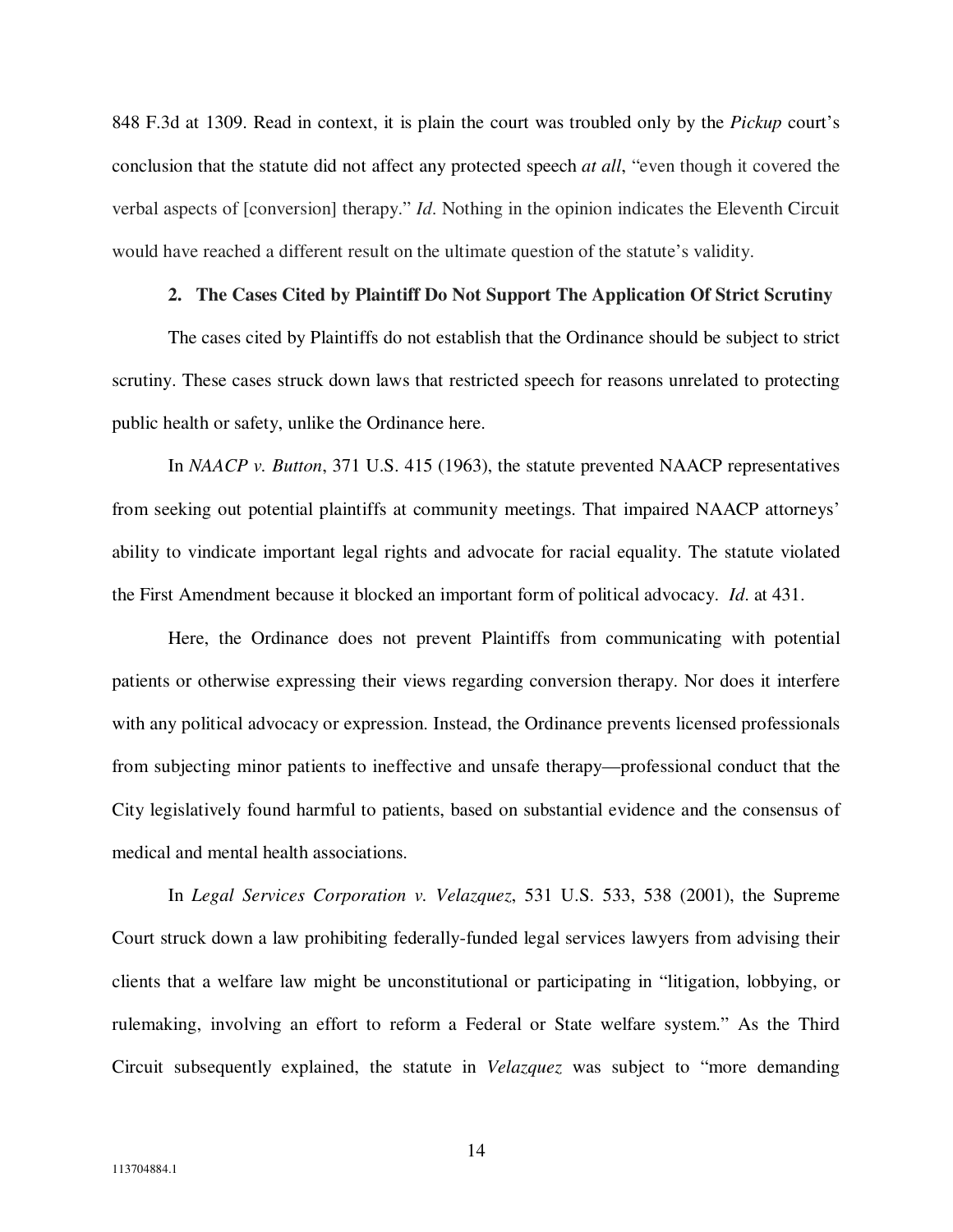scrutiny" because it was not "enacted pursuant to the State's interest in protecting its citizens from ineffective or harmful professional services." *King*, 767 F.3d at 235. Instead, Congress sought "to insulate certain laws from constitutional challenge." *Id*. Such a law, the court noted, "is designed to advance an interest unrelated to client protection" and, as such, "is more than just a regulation of professional speech." *Id*. at 235.

In contrast, the Ordinance's only purpose is to protect minor patients from harmful professional practices. It permits therapists fully to "express[] their views to patients [and] recommend[] [conversion therapy] to patients." It is a quintessential professional regulation and serves no purpose "unrelated to client protection." *King*, 767 F.3d at 235.

In *Conant v. Walters*, 309 F.3d 629 (9th Cir. 2002), the Ninth Circuit upheld an injunction barring enforcement of a federal criminal drug policy that punished doctors for communicating with their patients about the medical uses of marijuana. 309 F.3d at 632. In *Pickup*, the Ninth Circuit distinguished such a prohibition on "doctor-patient communications *about* medical treatment" from a law that merely restricts a particular medical treatment. The Ninth Circuit held that, unlike the policy in *Conant*, California's statute narrowly barred the use of conversion therapy on minors and thus did not directly restrict protected speech. Rather, it "allows discussions about treatment, recommendations to obtain treatment, and expressions of opinion about [conversion therapy] and homosexuality." *Pickup*, 740 F.3d at 1229.

Finally, Plaintiffs erroneously claim that *Reed v. Town of Gilbert*, 135 S. Ct. 2218 (2015), created a sweeping new rule that "content-based laws must satisfy strict scrutiny, even if targeted at licensed professionals." Dkt. 3 at 12. *Reed* did not address, much less change, the Court's longstanding framework for analyzing the government's exercise of police powers to impose regulations that incidentally restrict some professional speech.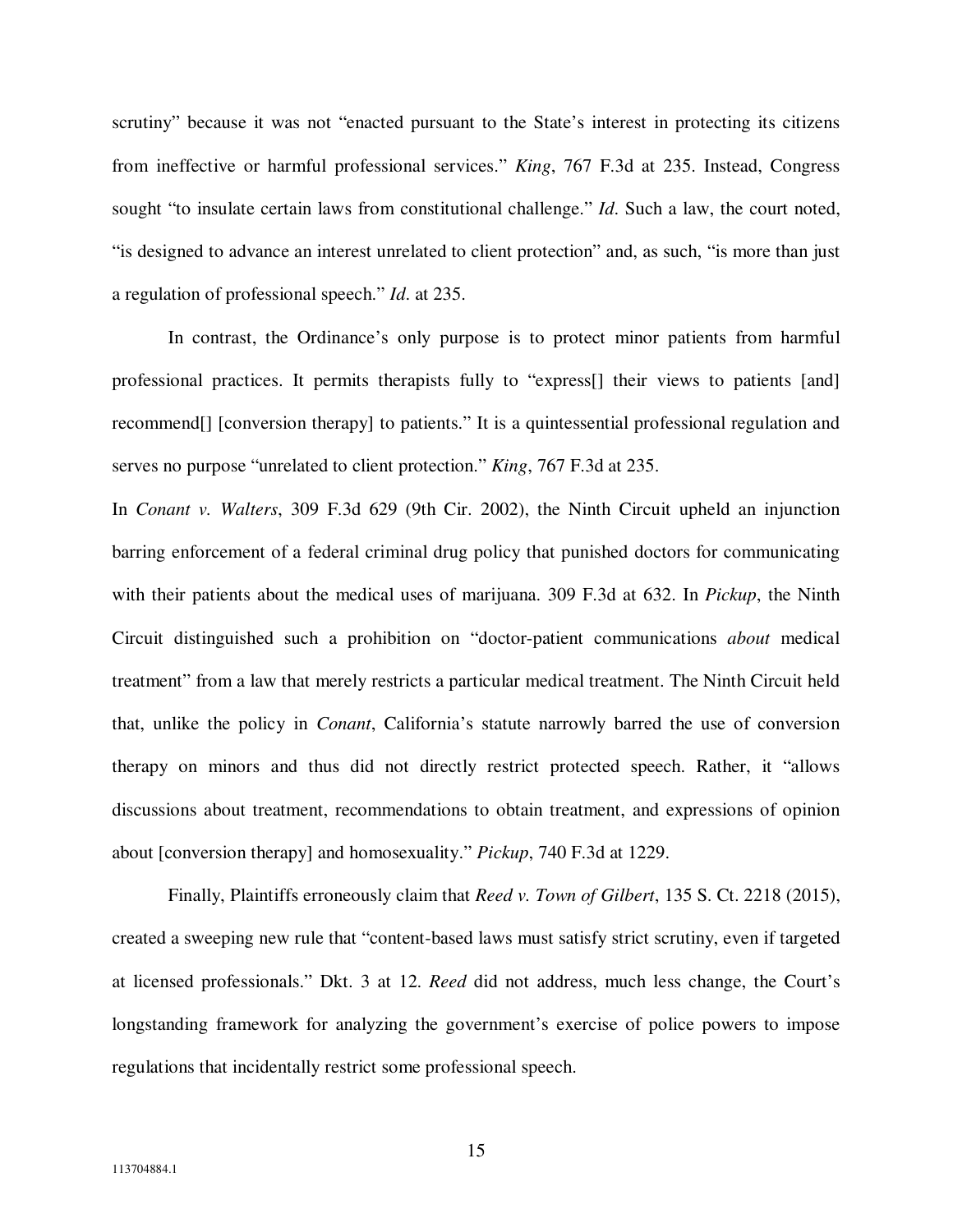In *Reed*, the Court considered a law that directly regulated outdoor signs based entirely on their content. Finding no compelling basis for those distinctions, the Court struck down the law under strict scrutiny. *Reed*, 135 S. Ct. at 2224–25.

But, as the Eleventh Circuit recently recognized (immediately after citing *Reed*), "the general rule that content-based restrictions trigger strict scrutiny is not absolute. Content-based restrictions on certain categories of speech such as commercial and professional speech, though still protected under the First Amendment, are given more leeway because of . . . the greater need for regulatory flexibility in those areas." *Dana's R.R. Supply*, 807 F.3d at 1246. That is certainly the case here.

In sum, Plaintiffs' contention that the Ordinance is subject to strict scrutiny has no footing in the law. Nonetheless, for the reasons explained above, the Ordinance would also pass muster under that test, which requires that a regulation must be narrowly tailored to achieve a compelling governmental interest. *See Reed*, 135 S. Ct. at 2218. Here, Tampa's interest in protecting the health and well-being of minors is compelling; the City's determination that conversion therapy endangers their health and well-being is supported by voluminous evidence and the consensus of medical experts; and the Ordinance is narrowly tailored to preclude only the actual provision of conversion therapy by licensed providers, who remain free to discuss it with their patients and others.

#### **E. The Ordinance Does Not Violate the Right To Receive Information**

For the same reasons the Ordinance does not violate Plaintiffs' right to free speech, it does not violate the right of minors to receive information. As an initial matter, Plaintiffs agree with the City that Plaintiffs lack standing to assert this claim on behalf of their patients. But in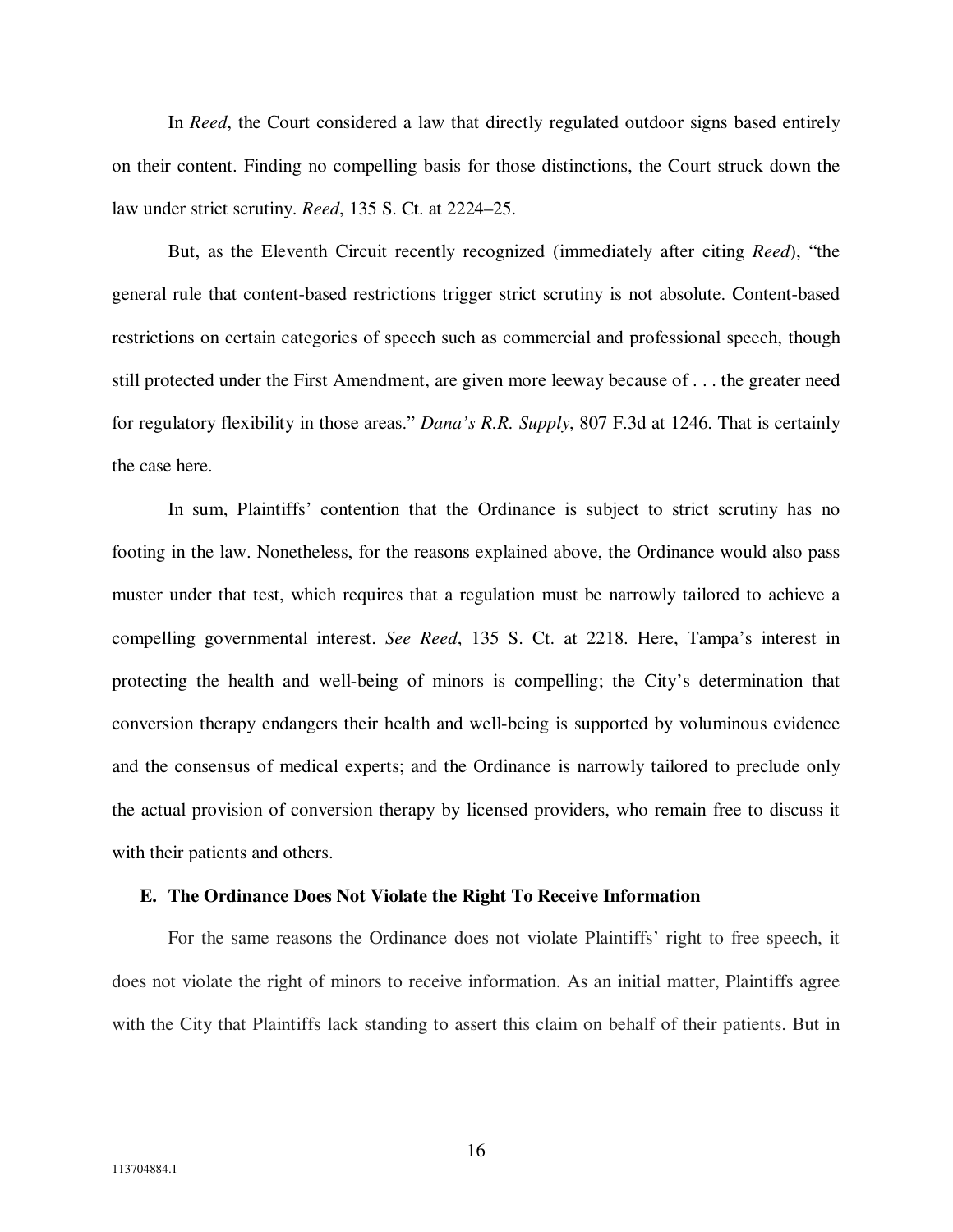any case, the claim has no merit. The Ordinance expressly permits therapists to talk with patients about conversion therapy and to share any information they wish. Ordinance, *supra*, at 4.

## **F. The Ordinance Is Not Unconstitutionally Vague**

Even when a law regulates speech, it need not be absolutely clear or provide perfect guidance to survive a vagueness challenge. *Ward v. Rock Against Racism*, 491 U.S. 781, 794 (1989). It need only provide people with a reasonable opportunity to understand what conduct it prohibits. *Hill v. Colorado*, 530 U.S. 703, 732 (2000). The Ordinance does so.

The Ordinance includes an extensive and precise definition of the conduct it does and does not prohibit. Ordinance, *supra*, at 4. Moreover, "conversion therapy" and "SOCE" are terms of art within the professional counseling community and describe a distinct practice in which Plaintiffs themselves claim to specialize. Dkt. 1 at 13, 15; *see also King*, 767 F.3d at 241; *Pickup v. Brown*, 42 F. Supp. 3d 1347, 1363–64 (E.D. Cal. 2012) (quoting *United States v. Weitzenhoff*, 35 F.3d 1275, 1289 (9th Cir. 1993)).

Plaintiff Vazzo uses an "extensive informed consent form" with his patients that "outlines the nature of SOCE counseling" and "explains the controversial nature of SOCE counseling." Dkt. 1 at 67. Plaintiff Pickup "has particular expertise and experience in the area of SOCE counseling" prohibited under the Ordinance. *Id.* at 80. There is thus no question that Plaintiffs in particular, and counselors in general, understand what the Ordinance prohibits.

Plaintiffs' litany of hypothetical questions is unavailing. "[S]peculation about possible vagueness in hypothetical situations not before the Court will not support a facial attack on a statute when it is surely valid in the vast majority of its intended applications." *Hill*, 530 U.S. at 733; *see also Village of Hoffman Estates v. Flipside, Hoffman Estates, Inc.*, 455 U.S. 489, 494– 95 (1982) (law must be "impermissibly vague in all of its applications").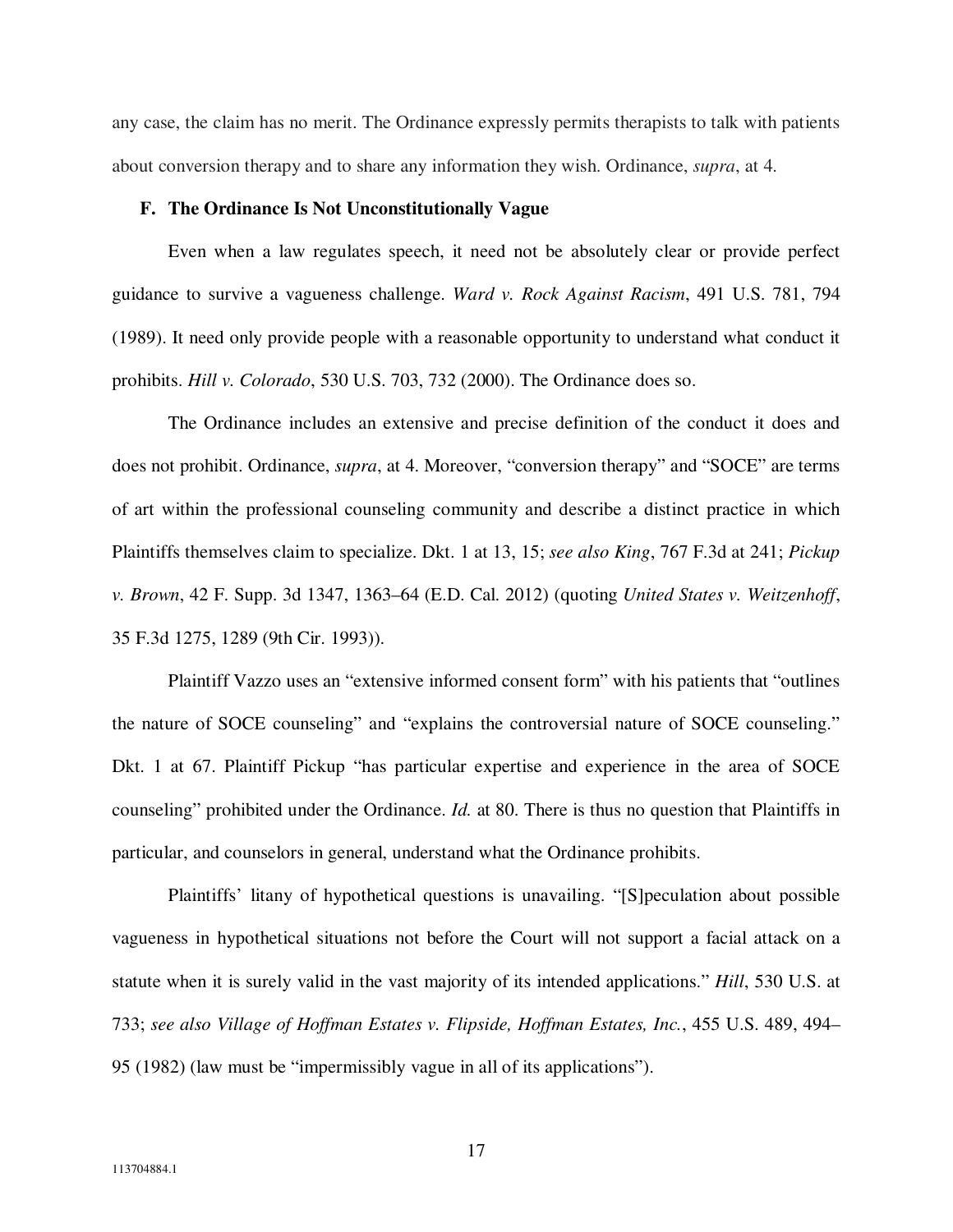Moreover, the law itself provides clarity about Plaintiffs' hypotheticals. *Pickup*, 42 F. Supp. 3d at 1366 (California's law does not prohibit a therapist from merely mentioning conversion therapy, recommending a book on conversion therapy, or referring minors for conversion therapy); *King v. Christie*, 981 F. Supp. 2d 296, 328 (D.N.J. 2013) (same analysis regarding New Jersey statute). That is even more clear here, where the Ordinance specifies that therapists are free to "express[s] their view to patients [and] recommend[] [conversion therapy] to patients." *Ordinance*, *supra*, at 4.

### **G. The Ordinance Is Not Unconstitutionally Overbroad**

A speech regulation is overbroad only if "a substantial number of its applications are unconstitutional, judged in relation to [its] plainly legitimate sweep." *United States v. Stevens*, 559 U.S. 460, 473 (2010). Plaintiffs assert that the Ordinance is overbroad because it prohibits them from providing conversion therapy to minors even when minors and their parents request and consent to it. Dkt. 3 at 19.

But Plaintiffs fail to demonstrate how that renders the Ordinance unconstitutional. *See Glucksberg*, 521 U.S. at 728 (holding there is no constitutional right to medical care the government has deemed harmful). Plaintiffs' overbreadth challenge is nothing more than a disagreement with the City's legislative determination, based on "overwhelming evidence," that informed consent is insufficient to protect minors from an inherently ineffective and dangerous practice. *See King*, 767 F.3d at 241; *Pickup*, 740 F.3d at 1235 (rejecting argument that California's law was overbroad given its "plainly legitimate sweep").

## **H. The Ordinance Is Not An Unconstitutional Prior Restraint**

Finally, Plaintiffs' claim that the Ordinance is a prior restraint of expression has no merit. No health and safety regulation of this type has been evaluated as a prior restraint, and for good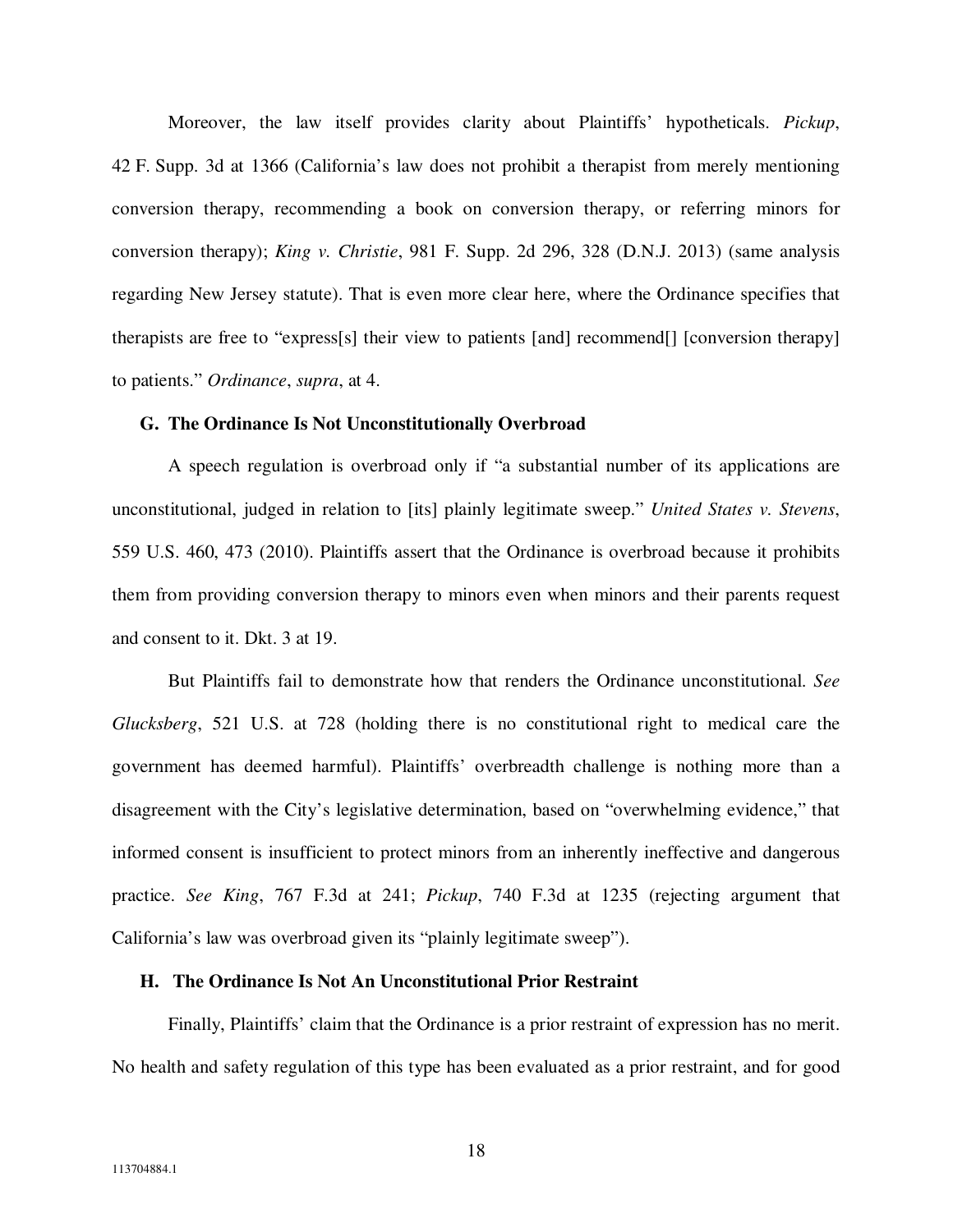reason: "[T]he regulations [the Supreme Court has] found invalid as prior restraints have had this in common: they gave public officials the power to deny use of a forum in advance of actual expression." *Ward*, 491 U.S. at 795 n.5 (quoting *Se. Promotions, Ltd. v. Conrad*, 420 U.S. 546, 553 (1975)). In short, they involved permitting or licensing requirements for protests, parades, publishing, or some other form of First Amendment activity, as do all of Plaintiffs' cases.

By contrast, the Ordinance regulates treatment, not the expression of opinions. *Pickup*, 740 F.3d at 1230 (holding that California statute "does not restrain Plaintiffs from imparting information or disseminating opinions"). Under Plaintiffs' theory, any professional regulation that touches on speech, however slightly, would be a "prior restraint" subject to strict scrutiny. Such a novel rule would negate the well-established police powers of governments to regulate professional and commercial practices to protect their citizens.

# II. THE ORDINANCE DOES NOT VIOLATE PLAINTIFFS' FIRST AMENDMENT RIGHT TO **FREE EXERCISE OF RELIGION**

Neutral laws of general applicability need only satisfy rational basis review under the First Amendment's Free Exercise Clause. *Keeton*, 664 F.3d at 879–80. This is true even of laws that have the incidental effect of burdening a particular religious practice. *Id.*; *cf. City of Boerne v. Flores*, 521 U.S. 507, 532 (1997) (rejecting statutory application of strict scrutiny to laws that burden free exercise).

The Ordinance is both neutral and generally applicable. Its plain language underscores its purpose, which is not to target religiously motivated conduct but rather to preclude a therapeutic practice that has been determined to pose a critical health risk to LGBT youth. *See* Ordinance, *supra*, at 4. It prohibits the provision of conversion therapy to minors, regardless of whether a specific provider is motivated by religion or anything else. *See id.* at § 14-312; *see also Welch v. Brown*, 834 F.3d 1041, 1045 (9th Cir. 2016) (rejecting second challenge to California conversion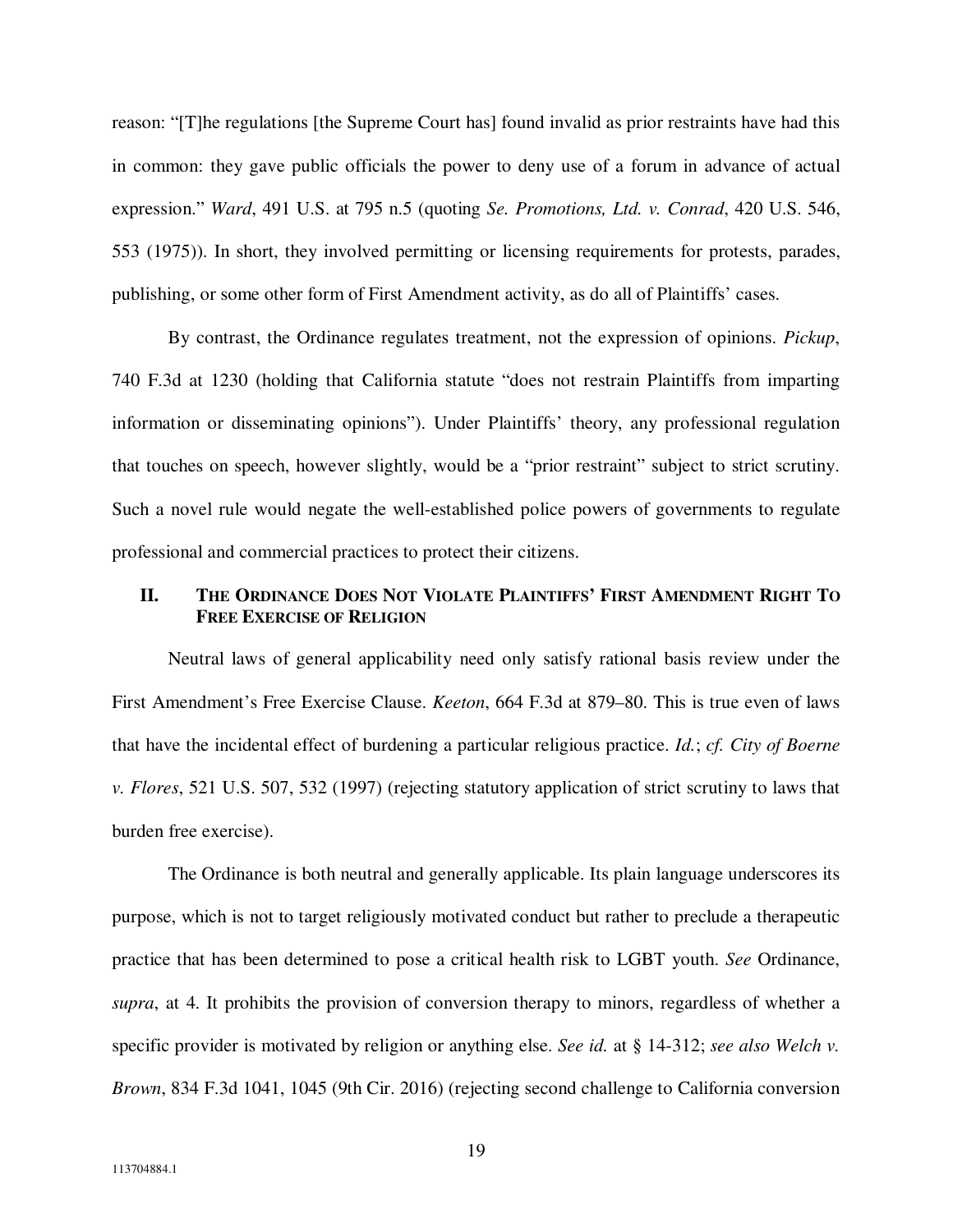therapy ban). Far from evincing hostility toward religion, the Ordinance creates an express exemption for religious leaders providing religious counseling. Tampa, Fla., Code of Ordinances § 14-311.

The fact that Plaintiffs or their minor clients' interest in such therapy may be driven by religious belief is not sufficient to impute religious animus to the City. *See King*, 767 F.3d at 242–43. Indeed, aside from the conclusory assertion that the Ordinance "targets Plaintiffs' and their clients' beliefs," Dkt. 1 at 24, Plaintiffs allege no facts to prove that the Ordinance was motivated by impermissible animus and therefore have failed to state a valid Free Exercise claim. *See Keeton*, 664 F.3d at 1380 (finding no free exercise violation where plaintiff "has not established that [the challenged regulation] is aimed at particular religious practices"); *Welch*, 834 F.3d at 1047 (same).

## **III. THE ORDINANCE DOES NOT VIOLATE FLORIDA'S CONSTITUTIONAL LIBERTY OF SPEECH CLAUSE**

 The protections of Section 4 of Article I of the Florida Constitution, which prohibits laws "passed to restrain or abridge the liberty of speech," Fla. Const. art. I § 4, are coextensive with those afforded by the First Amendment. *Café Erotica v. Fla. Dep't of Transp.*, 830 So. 2d 181, 183 (Fla. Dist. App. Ct. 2002). Thus, the Ordinance does not violate Florida's Liberty of Speech Clause for the same reasons that it does not violate the First Amendment's Speech Clause.

## **IV. THE ORDINANCE DOES NOT VIOLATE FLORIDA'S CONSTITUTIONAL "RIGHT TO FREE EXERCISE AND ENJOYMENT OF RELIGION" CLAUSE OR FLORIDA'S RELIGIOUS FREEDOM RESTORATION ACT**

Article I of the Florida Constitution forbids laws "prohibiting or penalizing the free exercise [of religion]" but also specifies that "[r]eligious freedom shall not justify practices inconsistent with public morals, peace or safety." Fla. Const. art. I § 3. This plain language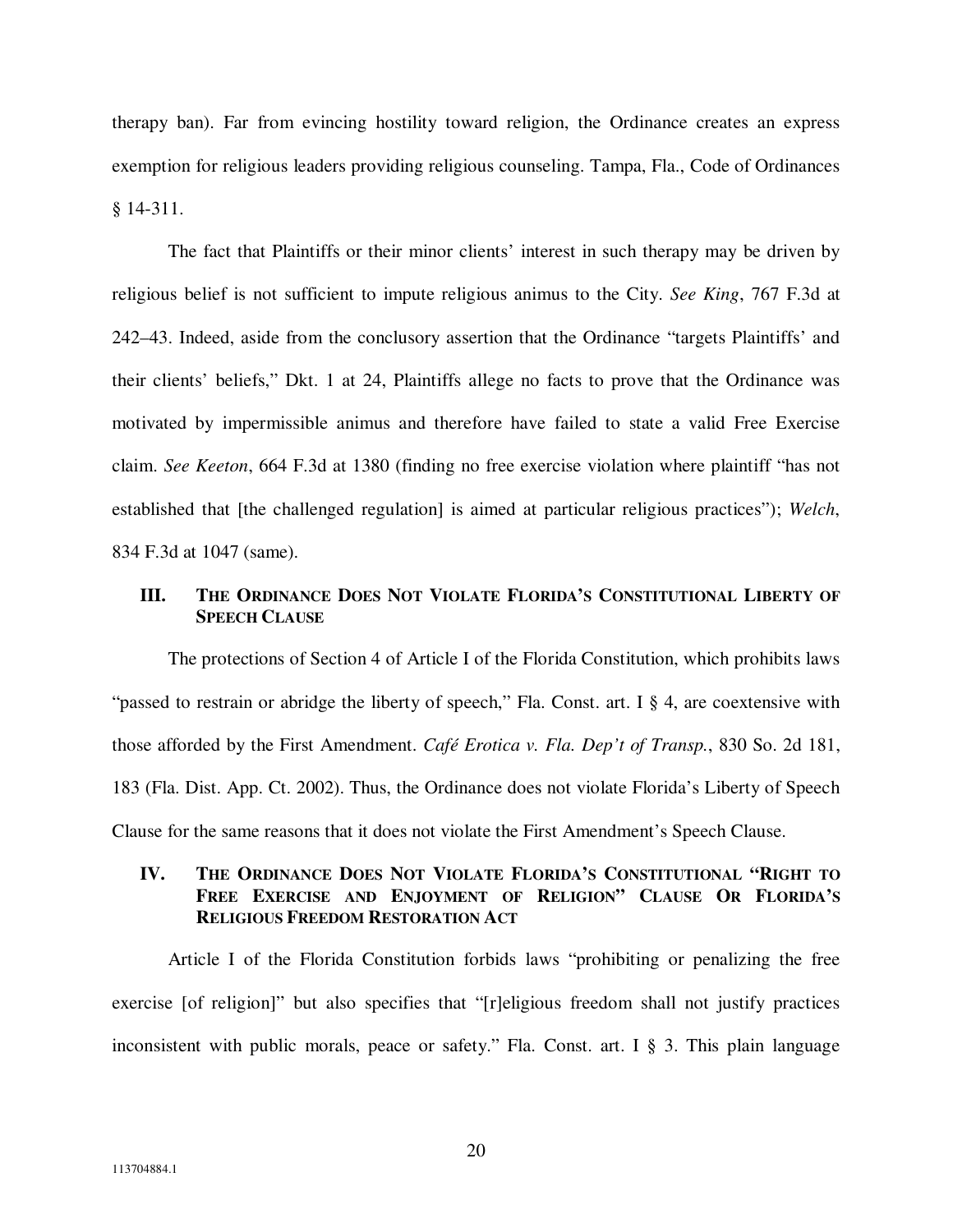provides less protection than that provided by the First Amendment. *Warner v. City of Boca Raton*, 267 F.3d 1223, 1226 n.3 (11th Cir. 2001).

*Warner* thus rejected the argument that the Florida Constitution requires strict scrutiny of any law that burdens religious practice. *Id.* at 1226 & n.3. Here, because conversion therapy is a practice "inconsistent with public safety," it falls squarely within the list of practices expressly excluded from the Florida Constitution's protection. *See* Fla. Const. art. I § 3.

Plaintiffs have also failed to state a valid claim under Florida's Religious Freedom Restoration Act of 1998 (FRFRA), Fla. Stat. §§ 761.01–.061. Plaintiffs have failed to allege facts that meet the threshold requirement of showing that the Ordinance places a "substantial burden" on the free exercise of religion. The Florida Supreme Court has interpreted "substantial burden" narrowly to require proof that a law "either compels the religious adherent to engage in conduct that his religion forbids or forbids him to engage in conduct that his religion requires." *Warner v. City of Boca Raton*, 887 So. 2d 1023, 1033 (Fla. 2004).

The Ordinance does neither. Plaintiffs have asserted no facts alleging that the Ordinance compels them to engage in an activity their religion forbids. Nor have they alleged that their religion requires them, or anyone else, to practice conversion therapy on their clients generally.

Plaintiffs are free to express their religious views—they are simply precluded from engaging in the prohibited therapy with minors.

## V. THE ADOPTION OF THE ORDINANCE WAS NOT ULTRA VIRES OR VOID AB INITIO

Florida is a home rule state, and the Florida Constitution explicitly authorizes municipalities to "exercise any power for municipal purposes except as otherwise provided by law." Fla. Const. art. 8 § 2(b). Under its home rule powers, Tampa may prevent mental health care providers from subjecting minors to a harmful practice within its borders.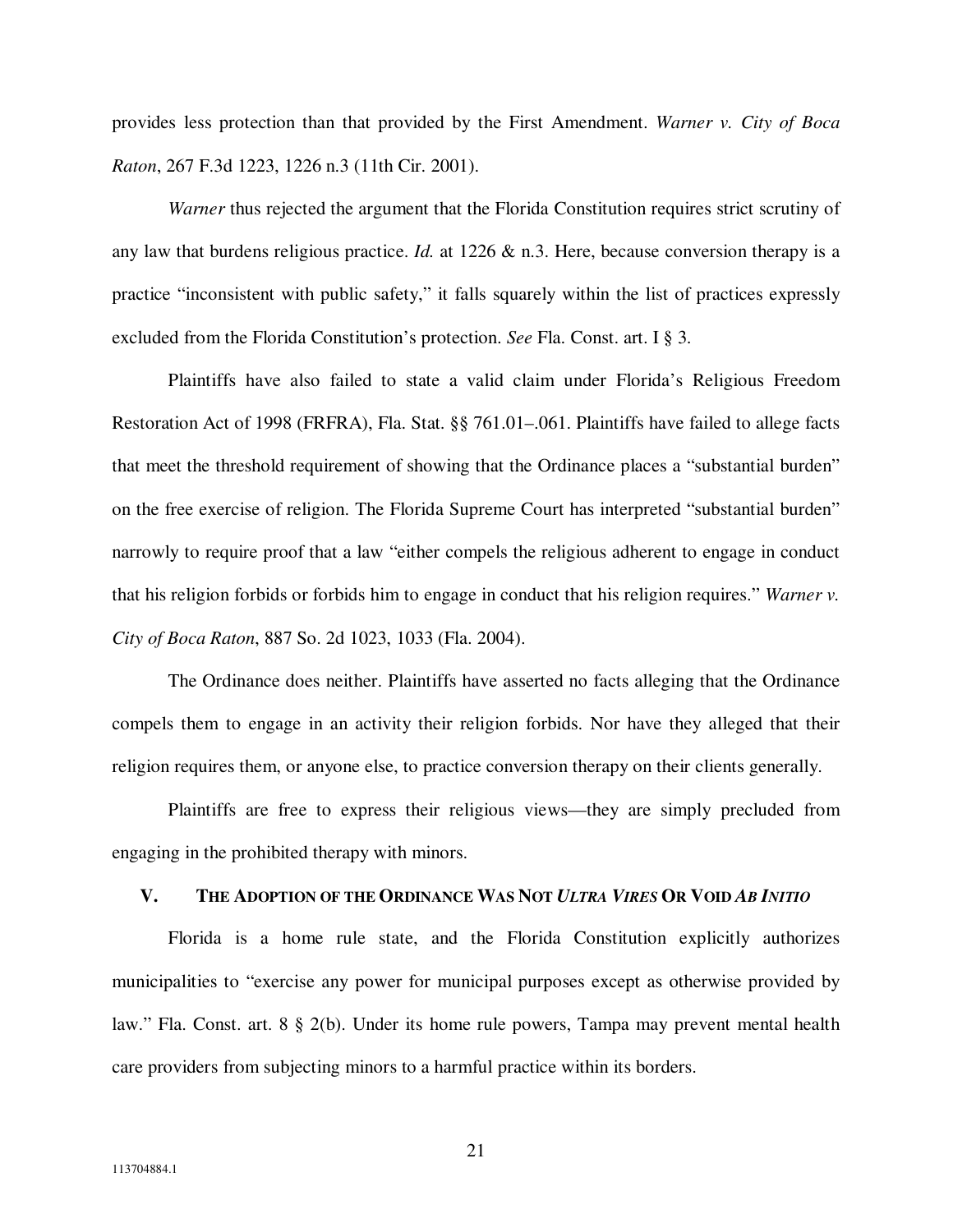The Florida legislature has recognized that "the legislative body of each municipality has the power to enact legislation concerning any subject matter upon which the state Legislature may act" except "[a]ny subject expressly prohibited by the constitution" or "[a]ny subject expressly preempted to state or county government by the constitution or by general law." Fla. Stat. § 166.021. Tampa is a municipality with a home rule charter formed pursuant to this provision. Tampa, Fla., Code of Ordinances § 1.01.

Plaintiffs erroneously claim that Chapter 491 of Title XXXII of the Florida Statutes preempts Tampa's authority to enact the Ordinance. Inj., ECF No. 3, at 21. Nothing in Chapter 491 expressly prohibits Tampa from imposing civil penalties on mental health providers.

As a result, Plaintiffs must meet the heavy burden of showing implied preemption. But, due to the ease with which the Florida Legislature can expressly preempt local authority when it so chooses, Florida courts are reluctant to conclude that a municipality is preempted from exercising its local powers in the absence of an express exemption. *Phantom of Clearwater, Inc. v. Pinellas Cty.*, 894 So. 2d 1011, 1019 (citing *Tallahassee Mem'l Reg'l Med. Ctr., Inc. v. Tallahassee Med. Ctr., Inc.*, 681 So. 2d 826, 831 (Fla. Dist. Ct. App. 1996)).

To establish an implied preemption, Plaintiffs must show both "the legislative scheme is so pervasive as to evidence an intent to preempt the particular area" and that "strong public policy reasons exist for finding such an area to be preempted by the Legislature." *Id.* at 1019.

Plaintiffs cannot meet either of those burdens here. Even a cursory evaluation of Chapter 491 shows that the Florida Legislature did not intend to preempt localities from protecting their residents from fraudulent or harmful practices by mental health providers. Chapter 491 contains only 26 provisions, the bulk of which relate to licensure procedures and requirements. *See* Fla. Stat. §§ 491.005–.0085.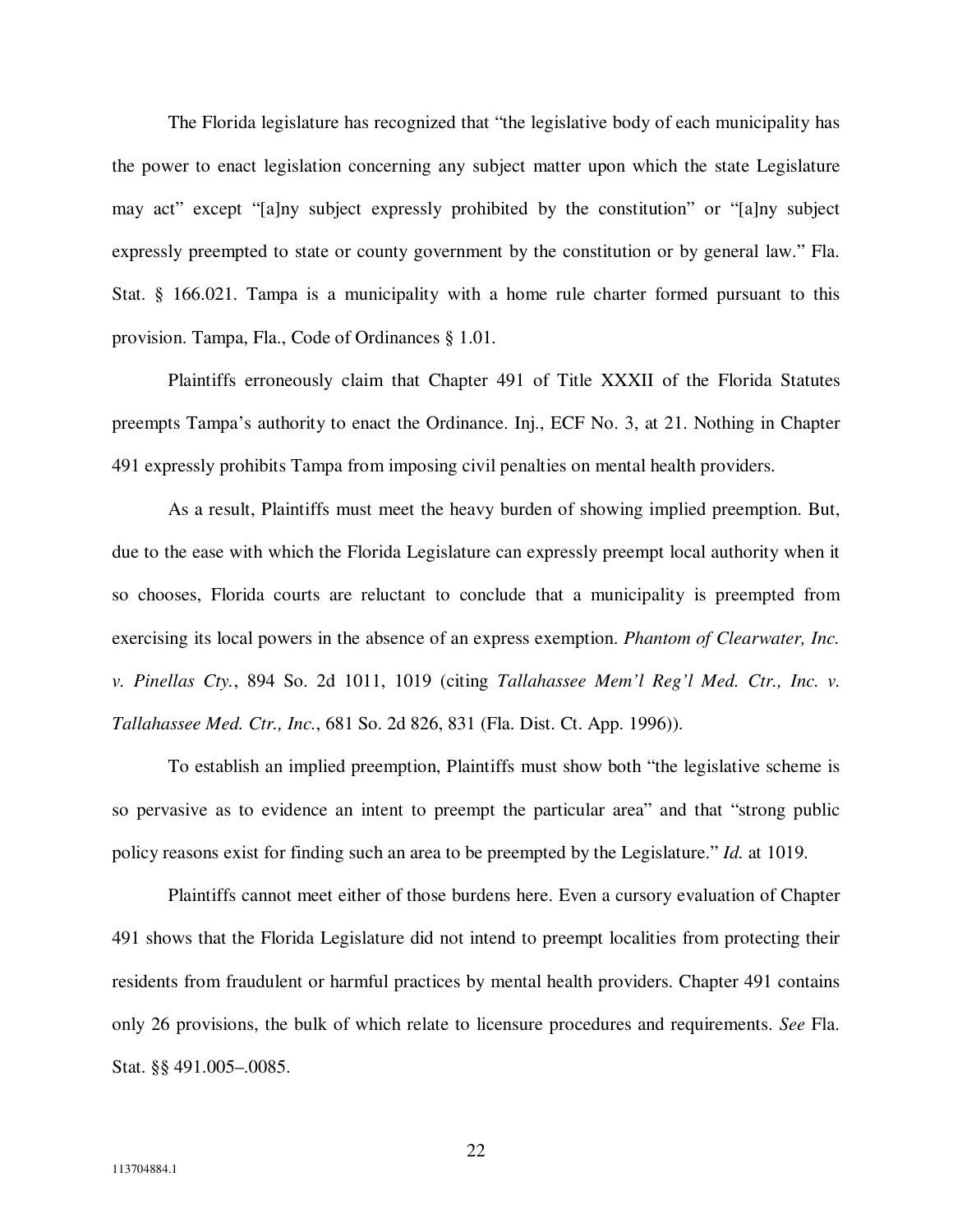The only portion of Chapter 491 that even arguably touches the same subject matter as the Ordinance is Section 491.009, which enumerates several offenses that could result in discipline for providers—including primarily the denial or revocation of their licenses. That the Legislature did not intend this list to be exhaustive is evidenced by its declared intent to "assist the public in making informed choices of [mental health] services by establishing *minimum* qualifications for entering into and remaining in the respective professions." Fla. Stat. § 491.002.

By contrast, the vehicle insurance regulatory regime deemed pervasive by the Florida Supreme Court in *Classy Cycles, Inc. v. Bay County* involved 43 provisions (including 93 definitions) spread across three chapters, one of which contained two express preemption clauses. 201 So. 3d 779, 784–85, 788 (2016). Bay County's attempt to add its own regulations would have needlessly complicated an already "pervasive scheme of regulation, coverage requirements, and limitation of liability." *Id.* at 788. That is not the case here.

Likewise, there are no strong public policy reasons for finding the protection of Tampa's youth from conversion therapy to be preempted by the Legislature. Like other municipalities, Tampa has a compelling interest in the health and well-being of the young people within its own borders. Local officials are best situated to understand the needs and vulnerabilities of their locality's own youth and to take the appropriate actions to protect them. Plaintiffs' own filings vindicate the City's concern that Tampa youth are vulnerable to licensed therapists who seek to subject them to the unethical and harmful practices banned by the Ordinance. Especially where the immediate risk to local youth is so clear, there is no basis for finding that implied preemption exists.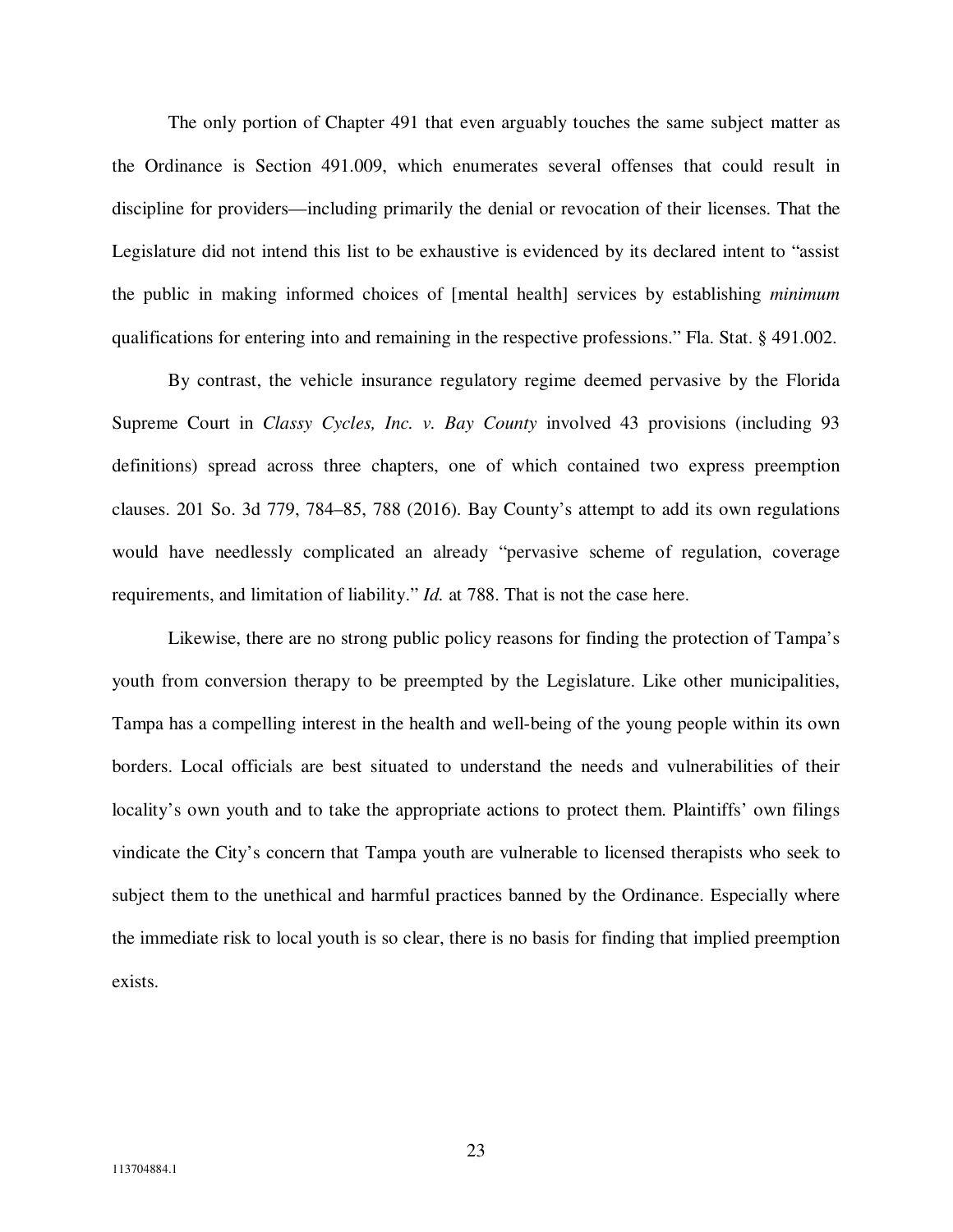## VI. THE ORDINANCE DOES NOT VIOLATE THE FLORIDA PATIENT'S BILL OF RIGHTS

Plaintiffs' final claim is that the Ordinance violates the Florida Patient's Bill of Rights and Responsibilities (FPBRR), Fla. Stat. § 381.026. This claim has no merit because the FPBRR expressly precludes any private right of action. *Id.* ("This section shall not be used for any purpose in any civil or administrative action and neither expands nor limits any rights or remedies provided under any other law.").

Moreover, even if FPBRR created a private right of action, it would not give Plaintiffs the right to provide conversion therapy. FPBRR affirms that Florida patients have the "right to impartial access to medical treatment or accommodations regardless of . . . religion," including "complementary or alternative health care treatments." Fla. Stat. § 381.026(4)(d)(1), (3). But as the definition of those treatments in Section 456.41 makes clear, they include only treatments "designed to provide patients with an *effective* option to the prevailing or conventional treatment methods[.]" Fla. Stat. § 456.41(2)(a).

Plaintiffs cannot show that conversion therapy constitutes an "effective option." To the contrary, as the City legislatively determined, it is not only ineffective, but also potentially dangerous—particularly for minors. Ordinance, *supra*, at 4.

## **CONCLUSION**

 For the reasons stated above, as well as those set forth by the City of Tampa, Interveners respectfully ask that the Court dismiss Plaintiffs' complaint with prejudice.

Respectfully submitted,

 /s/ *Sylvia Walbolt*  Sylvia H. Walbolt Florida Bar No. 0033604 swalbolt@carltonfields.com Brian C. Porter Florida Bar No. 0120282